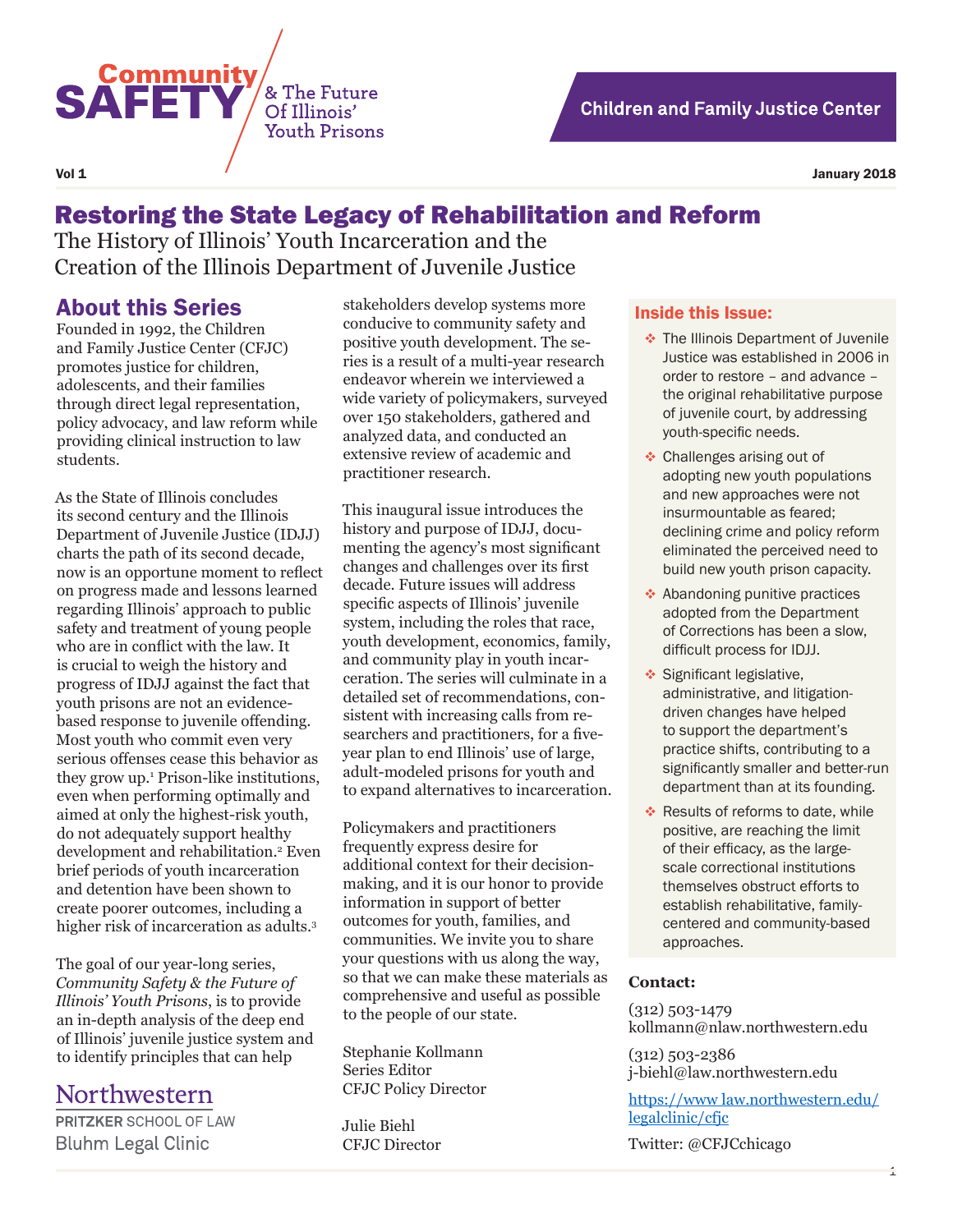## The History of Illinois' Youth Incarceration and the Creation of the Illinois Department of Juvenile Justice

In 2006, Illinois created the Illinois Department of Juvenile Justice (IDJJ) as a stand-alone agency, separating it from the Illinois Department of Corrections (IDOC), which had become an exceptionally harsh environment for youth, devoid of programming and ineffective at rehabilitation. Since then, the state has worked to realize its vision of an independent youth justice agency whose practices are grounded in public safety, focused on positive outcomes, responsive to the impacts of disinvestment and trauma, infused with an appreciation for adolescent development, and built around the strengths and promise of young people.

The Department of Juvenile Justice was created because of a growing recognition that a traditional prison-based system does not work well for youth.

– Illinois Department of Juvenile Justice 2015 Operating Plan Summary, *Improving Youth Outcomes* 

Today's Illinois Department of Juvenile Justice still retains several features of the Illinois Department of Corrections' focus on the "firm external control security of inmates."4 The most obvious aspect of this legacy is the large, industrial, adult-modeled youth prisons,<sup>5</sup> predominantly featuring bare institutional cells, bars, steel doors, razor wire, lockdowns, commissary, and guards armed with chemical spray.

Those who have closely observed IDJJ's development have encountered many seeming contradictions: periods of both stabilization and rapid change; initiatives to divert youth out of juvenile prisons and others to divert youth into them (away from the adult system); new state employee hiring as well as private contracts for services; new access to legal counsel for youth being returned to custody yet continued lack of attorney access during incarceration; and staff embrace and rejection of these and other changes.

Assessed as a whole, however, what has sometimes seemed like chaos has in fact been a grinding, continuous effort to course-correct under the leadership of three governors (both Republican and Democratic) and four directors of varied backgrounds. The pace of progress has been at once remarkable and far too ponderous.

### Illinois' Early Embrace of the Rehabilitative Model of Juvenile Justice

Illinois' early and long leadership in juvenile justice is well-recognized. In 1899, the Illinois General Assembly and Governor founded the nation's first separate juvenile court system.<sup>6</sup> The original Illinois Juvenile Court Act was notable for defining a rehabilitative, rather than solely punitive, purpose for its innovative court, protecting the confidentiality of minor defendants, and requiring the separation of youth from adults detained at the same institution.7 Its structure was in keeping with changing concepts of childhood and simultaneous criminal justice reforms like probation, parole, and indeterminate sentencing that emphasized comparative flexibility and individualization.8 The philosophy of the Illinois Youth Commission, one of the agencies previously responsible for youth incarceration, was consistent with the Act's purpose, such that "treatment of the juvenile offender would be a long-range process of rehabilitation, rather than primary emphasis on custody and routine punishment, and moreover, that treatment should be patterned to center upon needs of the individual child."9 To be sure, the youth rehabilitative model was never realized; disparities and institutional abuses have recurred and endured over time.10 However, for much of the 20th century, Illinois remained at the forefront of youth justice.

#### The Initial Erosion of the Rehabilitative Mission

By the late 1960s, national shifts toward punitiveness were accelerated in Illinois, where officials began reversing progress, moving away from a rehabilitation focus and toward the penal approach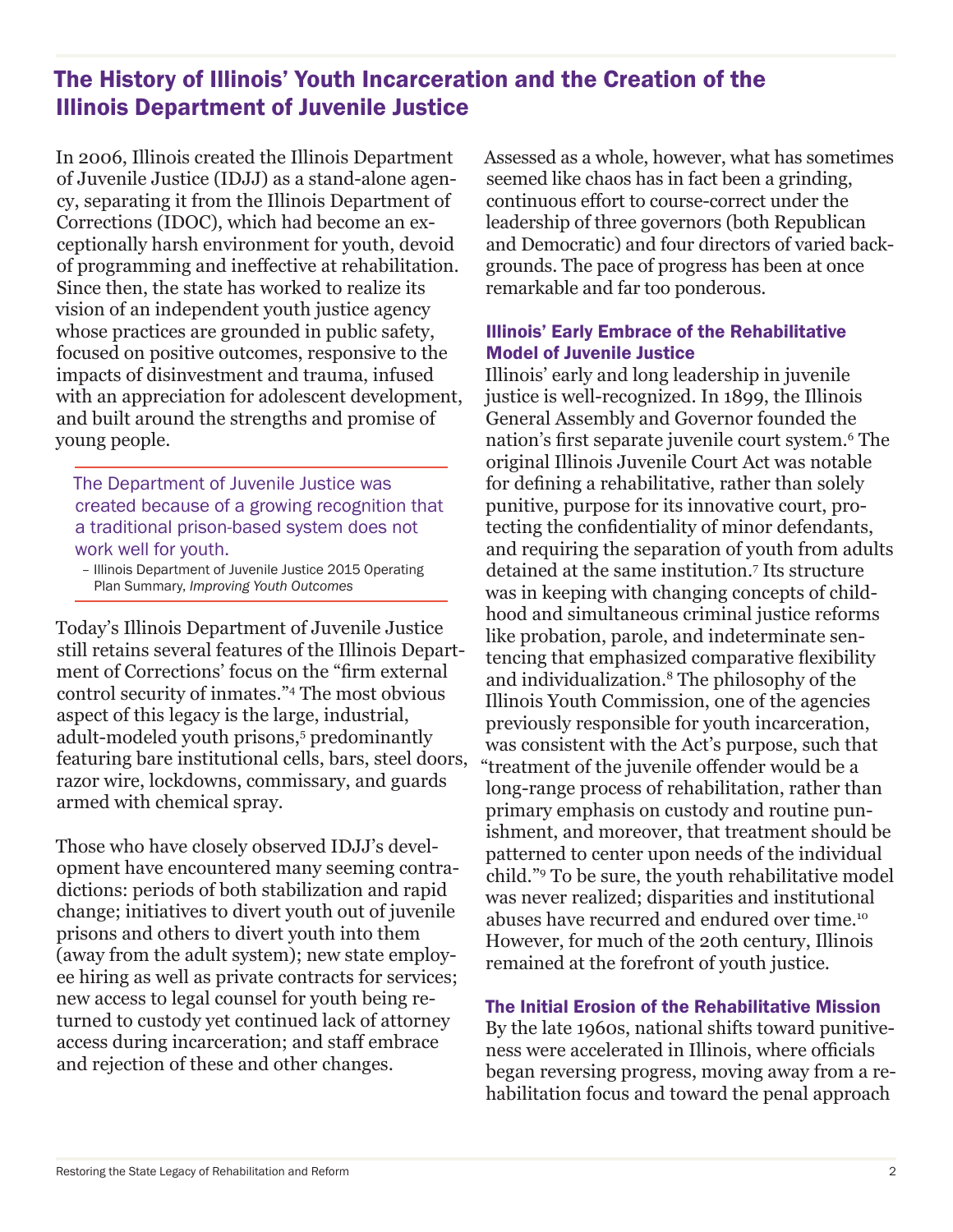increasingly prevalent in the adult system.11 In most states, juvenile delinquency agencies remained independent, or were overseen by the equivalent of the Department of Children and Family Services, the Department of Public Health, or other child-serving or social welfare agencies.<sup>12</sup> In stark contrast to Illinois, between 1970-1983 Missouri famously transitioned away from an Illinois-style system organized around large "training schools," to a network of smaller regional facilities, which became renowned as having significantly better conditions and outcomes.<sup>13</sup>

For more than a year, the Illinois Youth Commission has been receiving older, more hostile and "acting-out" boys. ... Because many adult prison administrations, nationwide, labor in the belief that they know best how to deal in the business of firm external control security of inmates, youth commissions are being coveted by such agencies. ... To allow youth authorities to revert to the [adult] systems from which they emerged would be tantamount to taking a giant stride into the past century. Those of us who are in correctional rehabilitation of youth cannot meet the complexities of these changing times and new types of commitments arising amidst social unrest by reaching backwards for methods, techniques and philosophies of the past which, in themselves, [set back] the whole field by at least thirty-five years.<sup>14</sup>

– Russell H. Levy, Ph.D., Research Director, Illinois Youth Commission, 1967

Illinois did not follow Missouri's trajectory. Just two years after Dr. Levy's warning not to let concerns over older or more challenging youth erode the core rehabilitative goals of the juvenile justice system, the Illinois Youth Commission was disbanded and combined with the adult prison system into the newly-established Illinois Department of Corrections, Juvenile Division.15 It would be another 36 years (2006) before Illinois' youth agency became formally independent of adult corrections once again.

Still, youth were housed separately from adults, and the Illinois Department of Corrections of the 1970s and 1980s remained more rehabilitation-oriented for both youth and adults than it became in later years. Illinois' corrections agency also ran youth facilities other than the large prison or "training school" model. Youth conservation camps, for example, dotted the Illinois landscape.<sup>16</sup>

At that time, the juvenile facilities were run by staff that were mainly trained in social work, and the staff worked very closely with the families. Kids were routinely allowed furloughs to go home to if there was some big family event; they really worked to keep those family ties. ... It was very open and transparent and very much youth-centered. Kids were sent back home rather quickly—they didn't stay that long ... the whole mandate was to work with community providers, get youth settled, and get out of there, now and for forever.

– Elizabeth Clarke, President, Juvenile Justice Initiative

#### The Punitive Turn of the 1990s

In the 1990s, conditions of youth incarceration in Illinois changed dramatically. The adult correctional system, of which the Juvenile Division was just one part, had grown exponentially.<sup>17</sup> As Paula Wolff, who co-chaired the IDJJ transition team, recalled, what disturbed advocates at that time was that while youth were not physically incarcerated with adults, "the same policies that applied the punishment policies, the training for all of the staff, the mental health treatment— everything was developed for the adults because they were the overwhelming part of the population . . . and, I think, most importantly, there was the same attitude that 'these are bad people, violent people, threats to public safety, we have to lock them up.' It was really about security and not about rehabilitation."

Legislators observed the same phenomenon. Republican Representative Patti Bellock recalled that "the pendulum had swung to treating young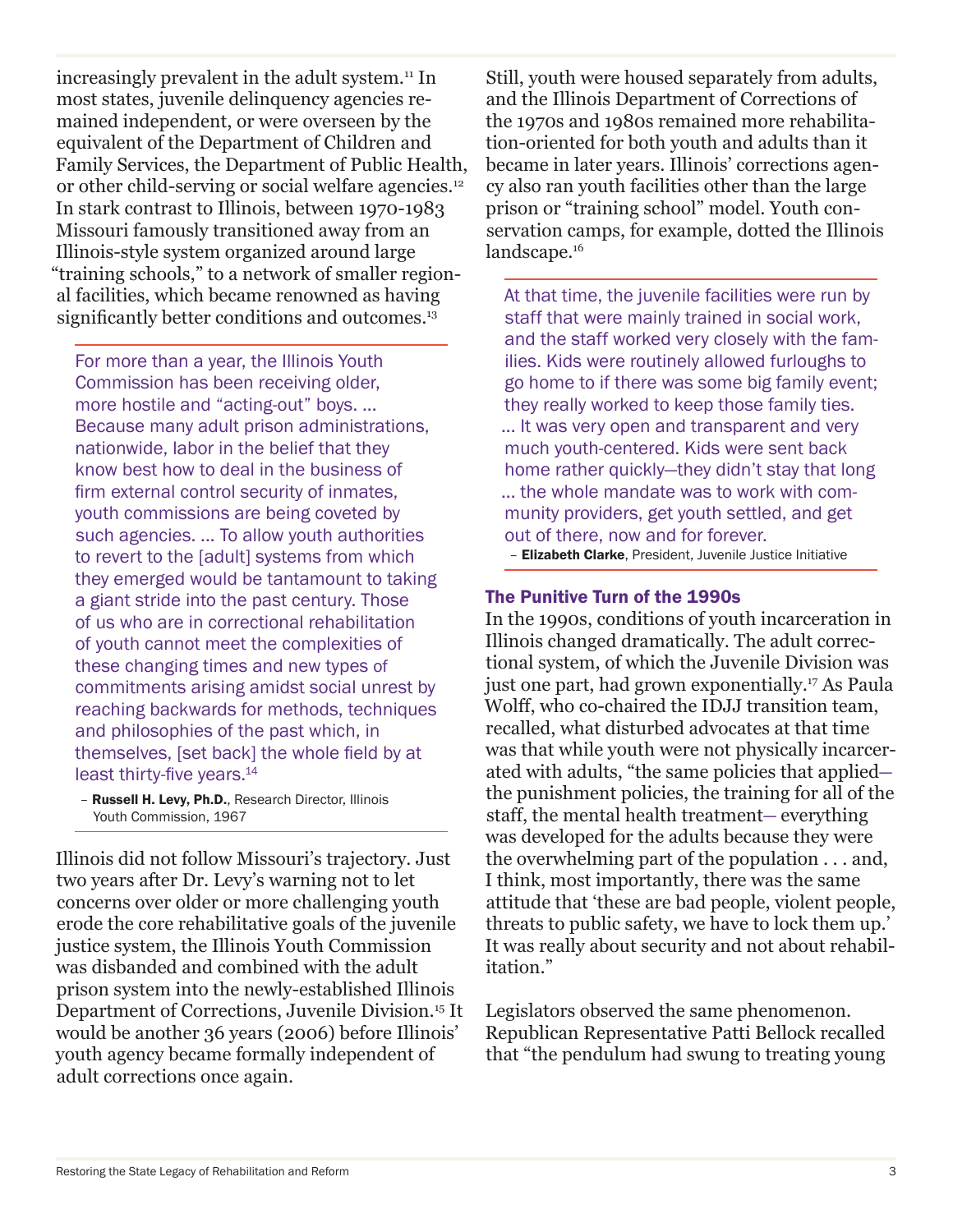people like adult criminals" and "not really trying to rehab them at all . . . once [youth] went in, [the system] had already given up on them." It was in this environment that legislators and advocates began calling, as early as 2002, for Illinois to become the  $40<sup>th</sup>$  state to separate its juvenile corrections from the adult department.

We had eight juvenile prisons that were just like adult prisons. … In the early part of this effort, we recognized an obstacle to change was a culture that said: "Kids are dangerous; kids have to learn at an early age that if you do the crime, you do the time; we have to be tough on crime and that includes kids." … That whole scared straight thing, it went on. Very late 90s into the early 2000s, that culture was widespread, not just inside these facilities or the system but also in the public.

- Judge George Timberlake, Chair, Illinois Juvenile Justice Commission

I was stunned, absolutely stunned. I was almost physically sick, I couldn't get over it—it had turned into an adult prison.

– Elizabeth Clarke, President, Juvenile Justice Initiative, regarding an early-2000s visit to IYC-Warrenville

#### The Creation of the Illinois Department of Juvenile Justice

In 2005, a large bipartisan group of legislators and advocates, led by the Legislative Black Caucus, successfully championed a bill to separate the Juvenile Division from the Illinois Department of Corrections. Floor debates at the time illuminate the purpose and hope for the new agency. One of the bill's chief co-sponsors, Democratic Rep. Annazette Collins, asked her fellow legislators, "[w]hy not have restorative justice – as opposed to punitive corrections, where they are sitting behind bars doing absolutely nothing – [and] trying to correct their behavior and bring them back to society, so they can be productive members of society?"18 Another chief co-sponsor, Republican Rep. Patti Bellock, supported the bill in part to reduce recidivism, hearkening back to the state's history: "Illinois was a leader in having

the first Juvenile Justice Act back in 1897. But every expert that testified before our committee said this system has failed and we need to do something about it." 19 Democratic Rep. Constance Howard echoed: "The fact of the matter is there should be a separation between the juvenile and adult systems. Juveniles ought to be treated differently."20 The bill passed both chambers with strong bipartisan leadership and support, and in November, 2005, Gov. Rod Blagojevich signed Public Act 94-696, the Department of Juvenile Justice Law. 21 The Illinois Department of Juvenile Justice was established effective July 1, 2006.

The enabling statute outlined IDJJ's mission: "to provide treatment and services through a comprehensive continuum of individualized educational, vocational, social, emotional, and basic life skills to enable youth to avoid delinquent futures and become productive, fulfilled citizens."22 Moreover, the law instructed that IDJJ "shall embrace the legislative policy of the State to promote the philosophy of balanced and restorative justice" set forth in the Juvenile Court Act of 1987.<sup>23</sup> Thus, from the outset IDJJ was established in order to prioritize a treatment-based approach to youth corrections – not in order to use facility conditions to punish or criminalize youth. Enhanced educational, vocational, and psycho-social programming was understood to be critical to meeting the goals of helping youth grow into productive adult citizens.

Today, these founding concepts – a continuum of individualized services focused on prevention and rehabilitation – have been affirmed by the most contemporary scholarly literature. **The consensus is clear: the adult-styled prison model does not work for youth and does not keep society safe.** As a 2016 report published by the Harvard Kennedy School and the National Institute of Justice states plainly: youth prisons reflect an "ill-conceived and outmoded approach…with high costs and recidivism rates and institutional conditions that are often appalling."24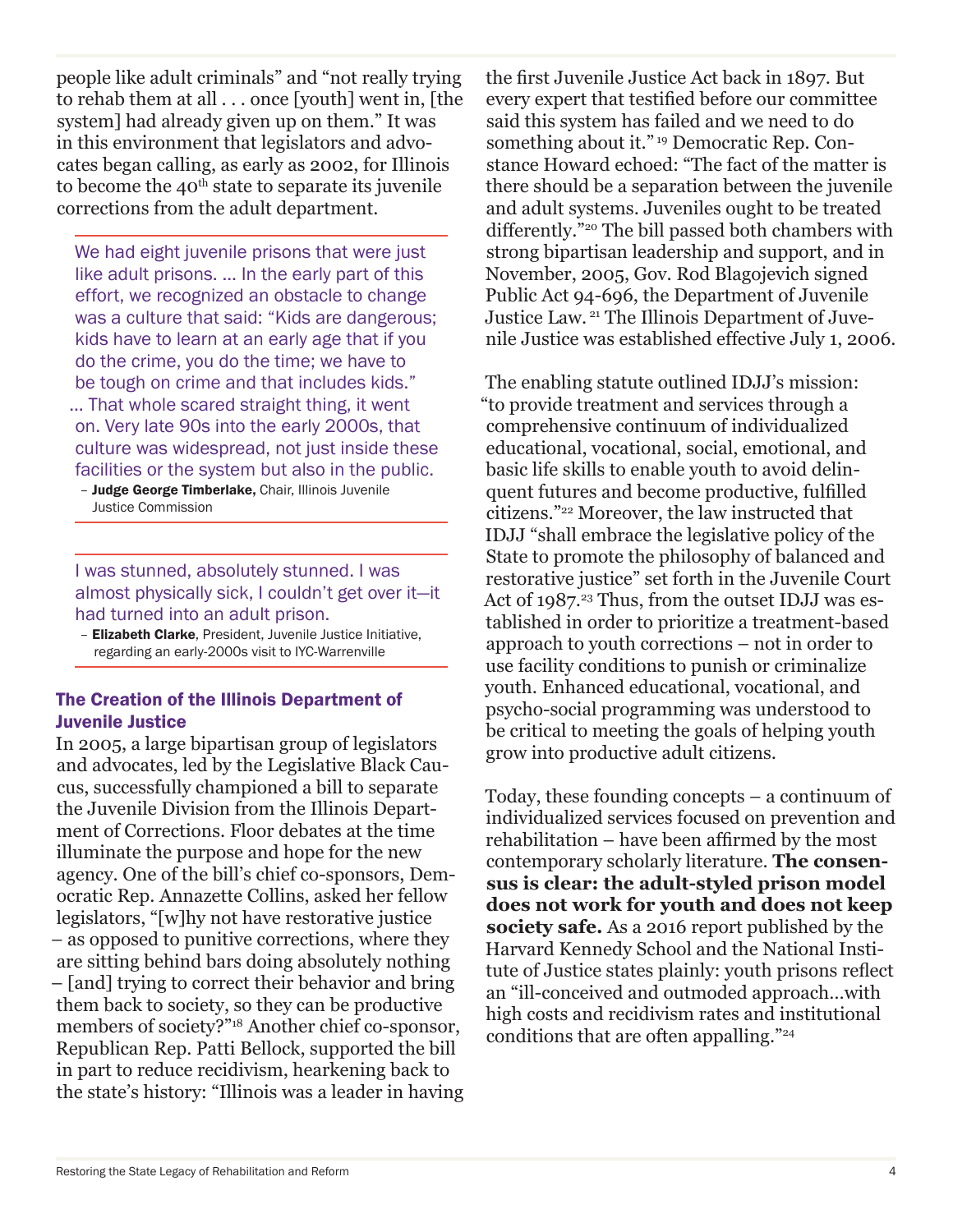I think this is an excellent piece of legislation. It is not going to solve all of the problems of juveniles in our state system, but is certainly an important first step. The [1,600] kids in the system are way overshadowed by the [44,000] grownups that the Department of Corrections serves.

-Rep. Barbara Flynn Currie (2005)<sup>25</sup>

#### IDJJ's Trajectory – Three Phases of Change

"The mission of the Illinois Department of Juvenile Justice is to enhance public safety and positive youth outcomes by providing strength-based individualized services to youth in a safe learning and treatment environment so that they may successfully reintegrate into the community."26

While similar in mission and in many aspects of operations, today's IDJJ is markedly different in size and in trajectory than the institution was at its founding. At the same time, no single aspect of the department's reforms can be said to be fully implemented and current conditions continue to fall short of constitutional requirements.

As IDJJ has progressed, so too has research on best practices. Evidence continues to mount that youth prisons run counter to the core rehabilitative mission of the juvenile system and jeopardize the safety of youth, staff, and the public; even short periods of juvenile incarceration can be tied to poorer outcomes.27 Meanwhile, it is becoming clear that family-focused, community-based supervision and services are more practical and effective for a much wider variety of youth, including older and high-risk youth, than had been previously understood.28

### Phase I: Slow Separation (2006 – 2010)

The newly-established IDJJ inherited the existing prison facilities and the IDOC Juvenile Division staff; many of its operational functions, including mental health care and staff training, continued to be handled by the adult agency through

"shared services" agreements for several years.29 With little in the way of administrative funding to accomplish independent restructuring and an abbreviated attempt in 2010 to merge with DCFS, IDJJ made few tangible operational changes for the first several years, despite a new mission and independent status.

### *Bureaucratic obstacles*

In between the passage of the legislation creating IDJJ and its effective date, an executive order established the Division of Shared Services within the adult Department of Corrections.30 The Public Safety Shared Services Center (PSSC) consolidated administrative functions of nine state public safety agencies, including IDJJ; the IDOC-based center was intended to achieve significant savings, though these failed to materialize as expected.31

In theory, shared administrative services might have allowed the new IDJJ to concentrate its efforts and independent funding on rehabilitation efforts, community supervision, and culture change in facility operations. In practice, however, the consolidation erected several new bureaucratic barriers to change, even exacerbating the same issues IDJJ was created in order to resolve. IDOC's administrative needs and legacy culture continued to overshadow the much smaller IDJJ population and youth-specific exceptions to adult practice were difficult to negotiate and accomplish.

Improvement to youth case management procedures became tied to IDOC requisition of its own electronic data system, affecting IDJJ's recordkeeping for over a decade. Even hiring the first new recruits into IDJJ's "Juvenile Justice Specialist" position (setting youth-specific higher education requirements for guards) took more than two years to accomplish.32 Conditions for incarcerated youth deteriorated in many respects as the lack of new youth-specific hiring, attrition of existing staff, high youth population, and lack of staff retraining resulted in increasingly stressed IDOC legacy guards who had few new approaches or services at their disposal.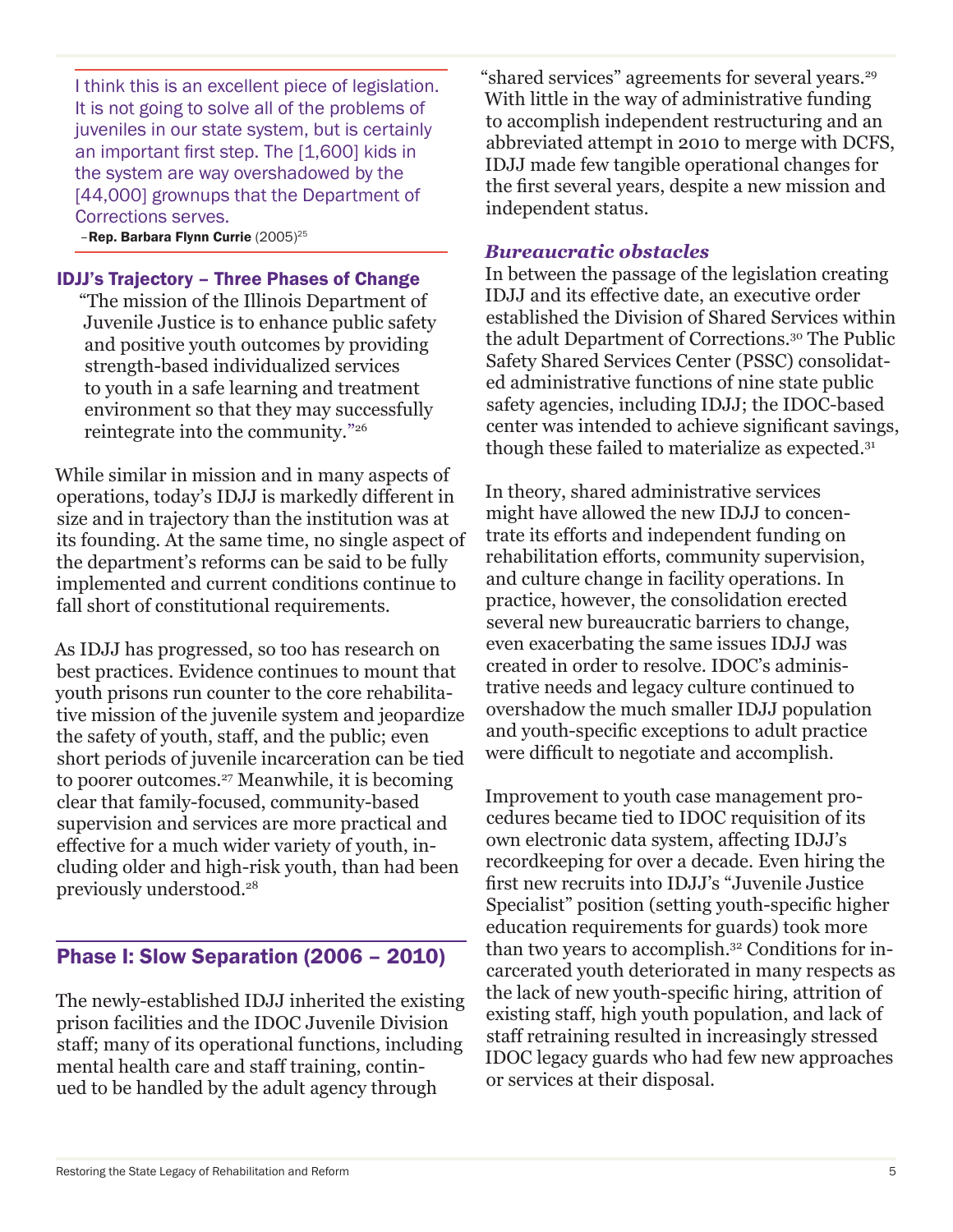### *Defunded programming*

Agency programs had already been substantially cut for five years prior to IDJJ's establishment. In an effort to remain "budget-neutral," IDJJ staffing was insufficient to handle the large numbers of youth committed to IDJJ. Agency staffing cuts affected education (46% of teacher positions in 2007 were vacant), mental health, and health care for youth.33 Contemporaneous monitoring reports describe youth unable to access needed services or even a full day of education, youth spending most of their time in their cells due to short-staffing in security, and guards overly fatigued by overtime.34

Outside of the prison walls, one of the most anticipated aspects of IDJJ — discussed at length during floor debate at the time of its creation — was abandoned. Appropriations to support the aftercare program were never made.35 The surveillance-only parole model continued for years, as IDOC agents with three-to-five times the recommended caseload monitored youth upon release, providing no meaningful linkages to services to support reentry.<sup>36</sup>

### *Conflicted vision*

While few staff, administrators, or advocates seemed satisfied with IDJJ conditions in its early years, the manner of course correction was in dispute. Many administrators and staff with years of experience in the IDOC Juvenile Division recalled a time when significantly more programming was available to youth; they associated having more in-facility resources with better rehabilitative outcomes. Monitors and advocates were also concerned about the dangerous conditions created by lack of access to treatment and high ratios of youth to security staff. Since IDJJ was never adequately resourced for independent administration or mission success, many believed that shifting more resources into facility operations was urgently needed.

At the same time, there was significant concern that IDJJ was not only nearing capacity (if assigning only one youth per cell, it was well over capacity37), but that the number of youth committed to it would continue to grow. The

Department's first Master Plan predicted that 523 additional prison beds (as well as extensive capital investment to repair deterioration of existing facilities) would be required by 2016, bringing facility capacity up to 1,947 – unless diversion strategies and alternatives to incarceration were invested in and brought to scale.38 Due to the expense, difficulty, and ineffectiveness of providing services in a prison setting, many administrators and advocates wished to prioritize investment in community-based alternatives to incarceration. They perceived that a significant reduction in the number of youth in custody was the only feasible way to improve conditions inside facilities and support IDJJ's purpose.

Despite tension over whether to prioritize investment in prison operations or expanding community alternatives, important progress was made inside facilities. Most notably - though the use of solitary confinement remained high, the average time youth spent in solitary fell by more than half since separating from the Department of Corrections.39 The agency also began to contract independently of IDOC for medical care and food, enabling better quality control. The degree of attention and transparency made possible by organizing IDJJ as a standalone agency helped to increase public accountability.

For the most part, however, the conditions under which youth were held in custody did not undergo substantial changes from the adult prison-like system that had existed before. Following the suicides of two youth (at IYC-Kewanee in 2008 and IYC-St. Charles in 2009), IDJJ requested an external review of its mental health services by the MacArthur Foundation's Models for Change, the first comprehensive external assessment of a treatment-related aspect of the department.40

## Phase II: Recommitment to Rehabilitation (2010-2013)

Youth suicides, a concerning review of IDJJ's system for screening and providing mental health services, and investigative reporting into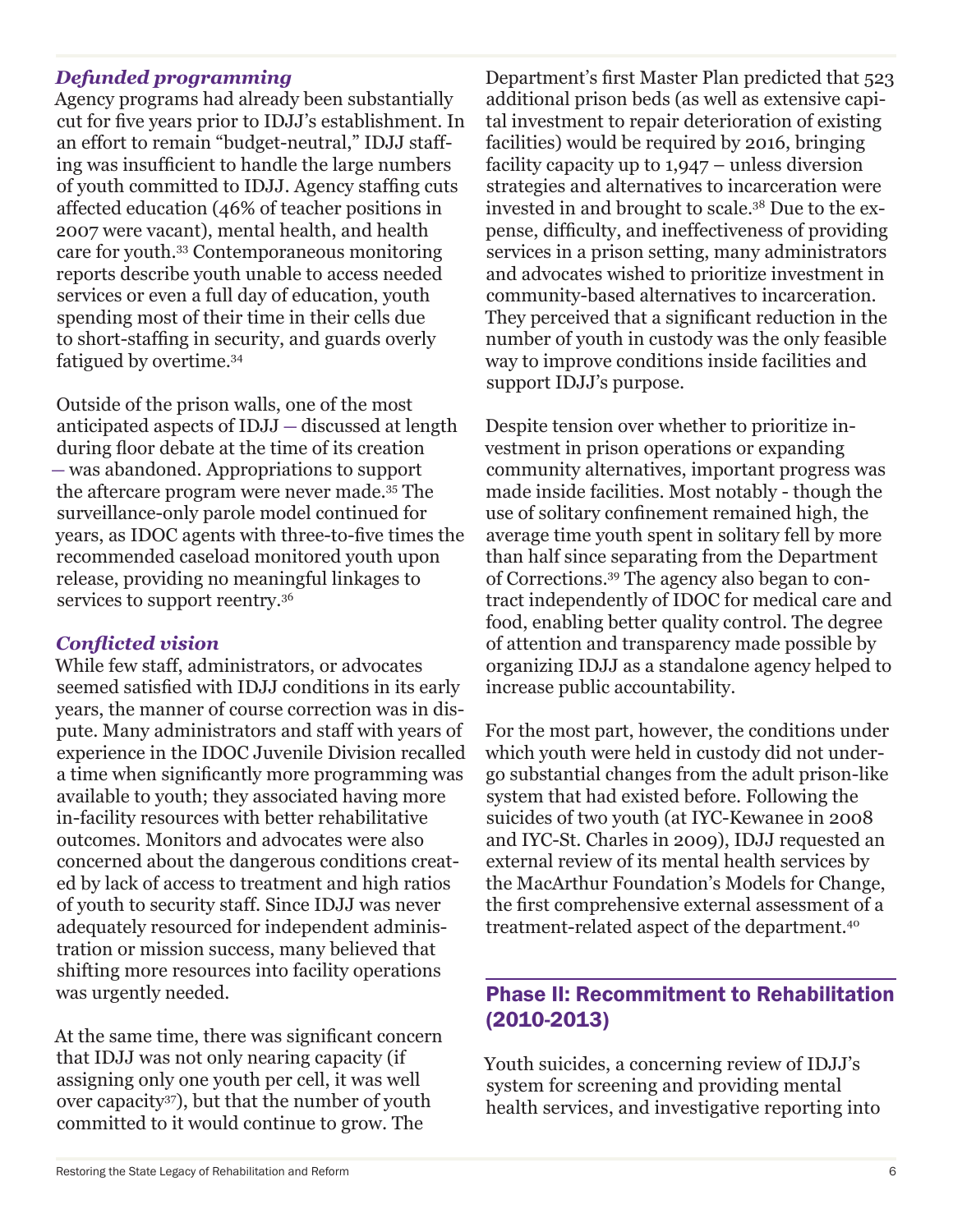agency operations galvanized public concern. Political will to recommit to IDJJ's rehabilitative mandate grew in response to reports, lawsuits, and public education.

### *Analysis of rehabilitative services*

The Models for Change report clarified that IDJJ was not making youth placement or treatment plans based on validated mental health or risk assessments – and that even if youth needs could be properly identified, IDJJ didn't have appropriate or adequate services. Further, staff were not trained on youth development, evidence-based behavioral health, trauma, or de-escalation techniques; needed services were unavailable to youth upon release, and there was a lack of family engagement throughout.41

[E]xisting behavioral health services are inadequate across multiple dimensions – the number of programs, the range of needed interventions, the failure to match individual needs with appropriate services, the lack of evidence-based treatment modalities, the absence of culturally-sensitive services, and an inattention to the needs of special populations.

– Illinois Models for Change, Report on the Behavioral Health Program for Youth Committed to Illinois Department of Juvenile Justice (2010)

Following the report, the state made more concerted efforts at institutional reform. A new director with a child welfare (rather than corrections) background was hired in order to focus more on services. An executive order prompted efforts to combine IDJJ with the Department of Children and Family Services, in order to limit shared services with IDOC, align supportive youth services, and coordinate community-based approaches. While the effort was ultimately abandoned (and IDJJ still maintains several shared administrative services with IDOC), the amount of attention paid to the nature and purpose of indeterminate sentencing during this period, along with advances in understanding adolescent development, shifted assumptions about IDJJ's nature and purpose.

### *Analysis of conditions and commitments*

By 2010, the aftercare program envisioned at IDJJ's founding had still not materialized, and youth remained supervised by adult parole agents. Legislation instructed the Illinois Juvenile Justice Commission to conduct a thorough review of release procedures and outcomes. A scathing report issued in 2011 concluded that "the drawbacks of relying upon a flawed surveillance-only punishment strategy for youth on parole are clear: unacceptably high reincarceration rates for youth with no corresponding fiscal or safety benefit to the public." The report issued recommendations concerning every part of the release, supervision, hearing, and parole revocation processes; following years of administrative, legislative, and litigative advocacy, most of the report's recommendations have been adopted.

In 2012, the Roderick and Solange MacArthur Justice Center and the Uptown People's Law Center filed a class action lawsuit against IDJJ. *M.H. v. Monreal* (now *M.H. v. Findley*), in the wake of insufficient state response to the findings in the *Youth Reentry Improvement Report.* The suit alleged that the parole revocation process for youth's procedural deficiencies amounted to a Due Process Clause violation and resulted in a consent decree that is still active.42 In an interview, David Muhammad, a national juvenile justice expert and the federal court-appointed monitor for the parole revocation lawsuit, described the shift in community supervision, which had been oriented by a traditional parole mentality of "trail them, nail them, jail them," toward the mindset of helping youth be successful in the community under the aftercare program. Muhammad also noted the profound effect of due process protections, such as notice, probable cause hearings, access to counsel, and timely hearings, all of which increase transparency to youth and help to hold the system accountable.

In 2012, the ACLU of Illinois filed a class action lawsuit against IDJJ, *R.J. v. Bishop* (now *R.J. v. Mueller*)*,* which alleged that deficiencies in the conditions, services, and treatment of youth throughout IDJJ amounted to a violation of Due Process Clause of the U.S. Constitution.43 Rather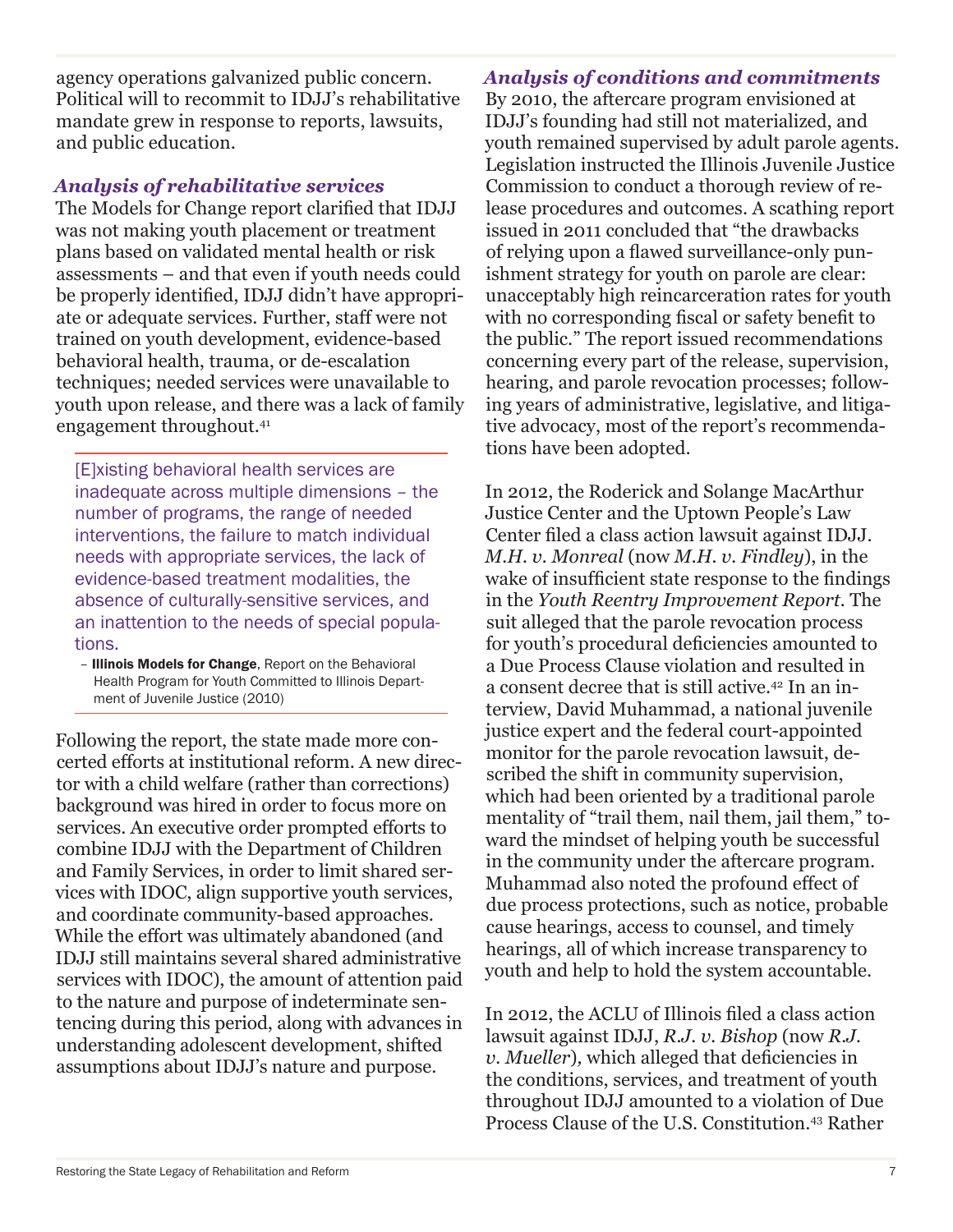than litigating the case, IDJJ and the ACLU of Illinois entered into a consent decree in December 2012, and the court shortly afterwards approved a remedial plan that required IDJJ to improve its education and mental health services, decrease staff to youth ratios, and prohibited the use of solitary confinement as a disciplinary tool.<sup>44</sup> Although strides have been made with regard to the conditions of confinement youth have faced since the lawsuit, this consent decree is still active and subject to ongoing supervision in federal district court.

In 2013, a federal survey of youth in state custody was released, showing that youth in IDJJ facilities had some of the highest rates of sexual victimization in the country; Illinois was one of only four states with victimization rates exceeding 15%. 45 Five of the seven prisons had higher than average rates – largely related to staff-on-youth conduct.46 Legislative subject matter hearings were conducted on the issue<sup>47</sup> and IDJJ requisitioned an external audit and report.48 IDJJ has successfully completed recent audits required under the Prison Rape Elimination Act (PREA).49 Another federal sexual victimization survey is currently underway; information about contemporary youth abuse reports is expected in June, 2019.

## Phase III: Recommitment to Reform (2014-2017)

Restoring the State Legacy of Rehabilitation and Reform 8 Since 2013, three of the eight youth prisons, IYC-Murphysboro, IYC-Joliet, and IYC-Kewanee, have closed.50 All three were large-scale institutions, built to house 156 (Murphysboro), 350 (Joliet) and 354 (Kewanee) youth.51 These prison closures tracked with a steep decline in the number of youth in IDJJ's custody: in 2006, the average daily population was approximately 1,500 – by 2017, it was around 400.<sup>52</sup> In addition to declining crime,53 the population decrease has been attributed to several juvenile justice reform factors, including significant legislative, administrative, and court-ordered changes affecting rate of admissions, incarceration conditions, release process, number of returns on technical violations, and the nature of post-release supervision.

In 2014, a new director with a background in government agency management and juvenile justice systems reform was appointed. In March 2015, IDJJ issued an operating plan, the first comprehensive planning document since its founding.54 The plan identified five core priorities to create safer communities and improve youth outcomes:55

- ◆ Right-Size: Reduce the Use of Secure Custody for Low-Risk Youth
- Rehabilitate: Improve Programs to Meet the Needs of High-Risk Youth
- Reintegrate: Improve Programs to Ensure Successful Reentry
- Respect: Create a Safe and Respectful Environment for Youth and Staff
- Report: Increase Transparency and Accountability

In 2016, the current IDJJ director was appointed to continue progress on this plan, which she had helped to create and implement; additionally, she has experience with data-driven management of youth services operations and oversight.

Upon entering IDJJ prisons, youth are now screened for mental health needs, in theory permitting therapeutic and other services to be tailored and tracked using individualized case management approaches.56 Solitary confinement is no longer available as a punishment, and its use in other circumstances has been reduced.57 Some sexual assault prevention measures are in place.58 Where there was an adult parole system, there is now a separate juvenile aftercare system providing more supportive community supervision.59 In addition, the Office of Independent Juvenile Ombudsman was established by a state law enacted in 2014; the Ombudsman is charged with ensuring that the rights of youth committed to IDJJ are being protected.<sup>60</sup>

However, despite its substantial progress, as IDJJ itself has acknowledged, it has "struggled to fulfill its mission."61 Future reports will examine some of the pressing issues facing IDJJ in more depth but in summary, despite its longstanding commitment to providing youth in its custody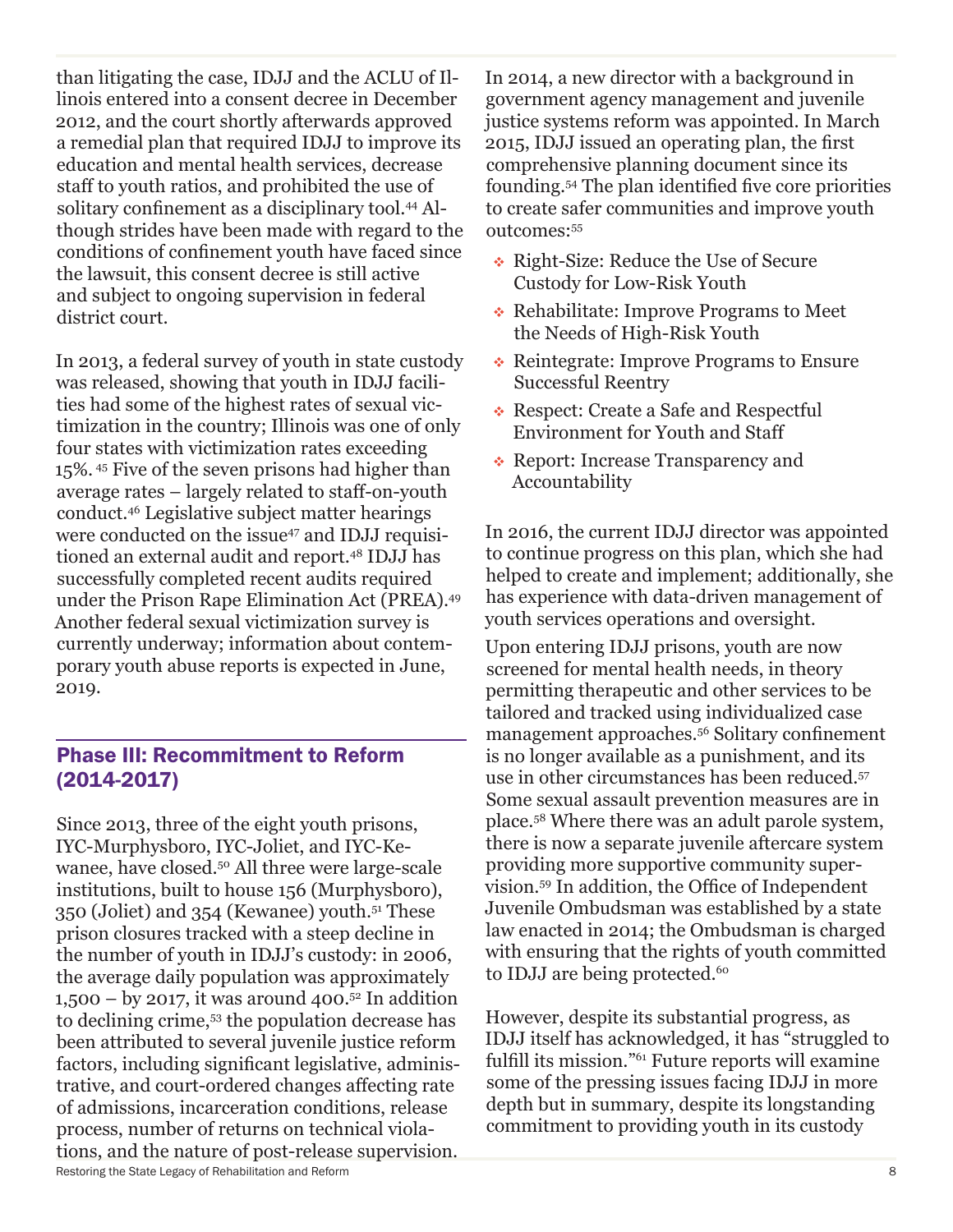with individualized services in a safe learning and treatment environment to facilitate reintegration, the Department's operational reliance on large youth prisons obstructs its ability to sustain basic rehabilitative initiatives for youth in its care. Furthermore, the continuum of communitybased services envisioned at its founding have not materialized.

### *Recalibrating IDJJ Population through Administrative, Legislative and Litigation-Driven Reforms*

When asked to name IDJJ's greatest achievements over the past 10 years, nearly all of the interview participants emphasized the decrease in population.

### *IDJJ Facility Population 2005-2017*

What factors have brought about this dramatic decrease in the numbers of youth who are in IDJJ's custody? The stakeholders we spoke with pointed to several explanatory factors. First, IDJJ enacted administrative changes that advanced along with progress toward IDJJ's rehabilitative mission.



When I arrived, I think we had around between 1,200 and 1,300 youth that were in our facilities, and we had eight facilities at that time. And so we began to, in a more assertive way, discharge youth in a timelier manner. At the same time, we were partnering with the diversion groups and prevention groups – working with lawmakers and legislators, etc. – around diverting youth whose behavior was such that it didn't warrant them being locked up. And so we kept youth out who didn't need to come in.

– Arthur Bishop, IDJJ Director (2011-2014)

Second, a series of legislative changes should not be underestimated with regard to its impact on IDJJ population. Prior to IDJJ's founding , the state created Redeploy Illinois, a program that

Restoring the State Legacy of Rehabilitation and Reform 9

encouraged deinstitutionalization and decarceration of youth by monetarily incentivizing counties to reduce commitments to juvenile prisons and helping to subsidize local, community-based alternatives.62 The first four pilot projects began in 2005.63 Over the next decade, the popularity and scope of Redeploy Illinois grew, as more counties opted in or expanded their programs. By 2015, Redeploy was active in 13 different program sites, affording opportunities to divert youth from 45 of Illinois' 102 counties. Planning grants were given to many more counties considering expansion and in 2014, a statutory reform permitted Cook County to develop a pilot-sized Redeploy Illinois project.64 However, several counties that have engaged in Redeploy planning, including Cook, have not yet entered into Redeploy agreements. Further, the state budget crisis (2015-2017)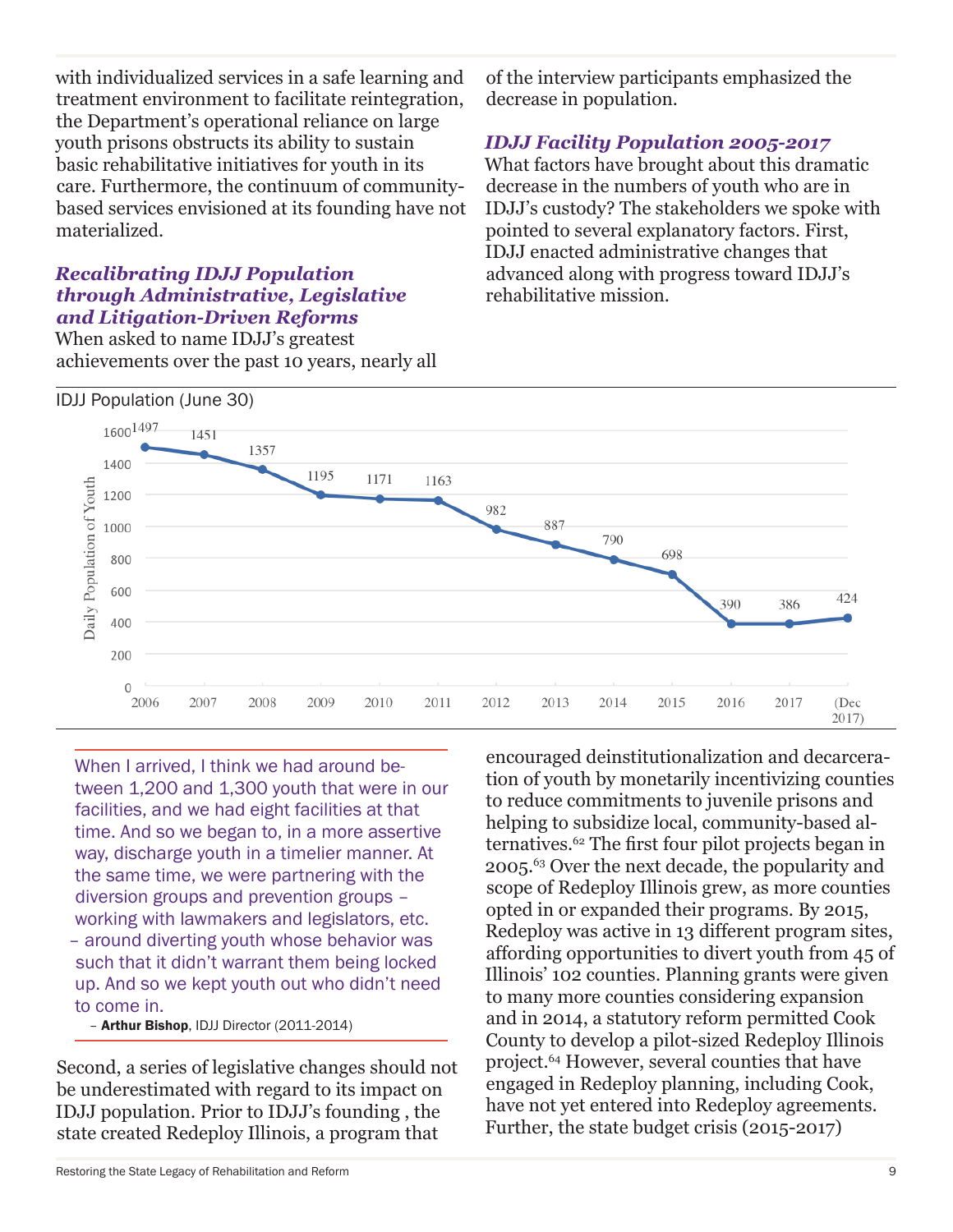negatively affected the amount and quality of community-based alternatives to incarceration,<sup>65</sup> closing or destabilizing key service providers and ending some counties' participation.<sup>66</sup> Recently, Redeploy Illinois funding has been restored and the program continues to be one promising path to ensuring youth are able to remain in the least restrictive environment.

The population of youth in IDJJ's custody was also reshaped through a series of "recalibrations," sometimes referred to as "right-sizing," aimed at removing lower-level youth from IDJJ, refocusing IDJJ attention to best practices for youth in custody, and restoring juvenile protections to minors for offenses that were being automatically routed to the adult system.

You just can't get past the dramatic decrease, which is phenomenal, and exactly as it should be. ... When I started doing this work five years ago, the conversation we all had was that most of these kids do not belong inside IDJJ, they simply don't belong here. And it took a lot of years for the state to recognize that and for there to be impactful legislation to reduce that number, but it's happening and that is such a huge step in the right direction.

- Jennifer Vollen-Katz, Executive Director, John Howard Association of Illinois

Across the country, I think there's a growing consensus that court-involved youth, to the extent reasonably possible, do not belong in institutions—they belong in the community, and I'm proud to say during the time of the pendency of the *RJ* lawsuit, the population of the DJJ continued to move down, by hundreds of youths, and facilities were closed, and, we think that the pressure of our lawsuit was a contributing factor to that downsizing of the system and we hope it continues to be. – Lindsay Miller, ACLU of Illinois

IDJJ also made legislative, litigation-related, and administrative changes to transform its post-release system from one run by adult IDOC parole agents to a more youth-centered model of community supervision called aftercare. Julie Hamos, a former member of the Illinois House who was involved in the initial formation of IDJJ, emphasized how important aftercare was to legislators' desires to create IDJJ in the first place: "We really felt the need to be strong on aftercare…to stop that revolving door and focus our attention and resources to help youth stay out and to reshape their lives." Although Hamos expressed disappointment that aftercare had not yet received all the budgetary resources it needed to be fully effective, the changes in length and style of community supervision of youth released from IDJJ, coupled with individual representation during revocation proceedings, have helped to reduce the number of youth who are committed to IDJJ on technical violations.

State/National Youth Incarceration Trends *(State-Operated Placement Rate Per 100,000)*



Illinois' reduction in youth incarceration has struck some observers as unusually fast, but the state remained well behind national reductions for several years after its founding, only recently approaching the national average.<sup>67</sup>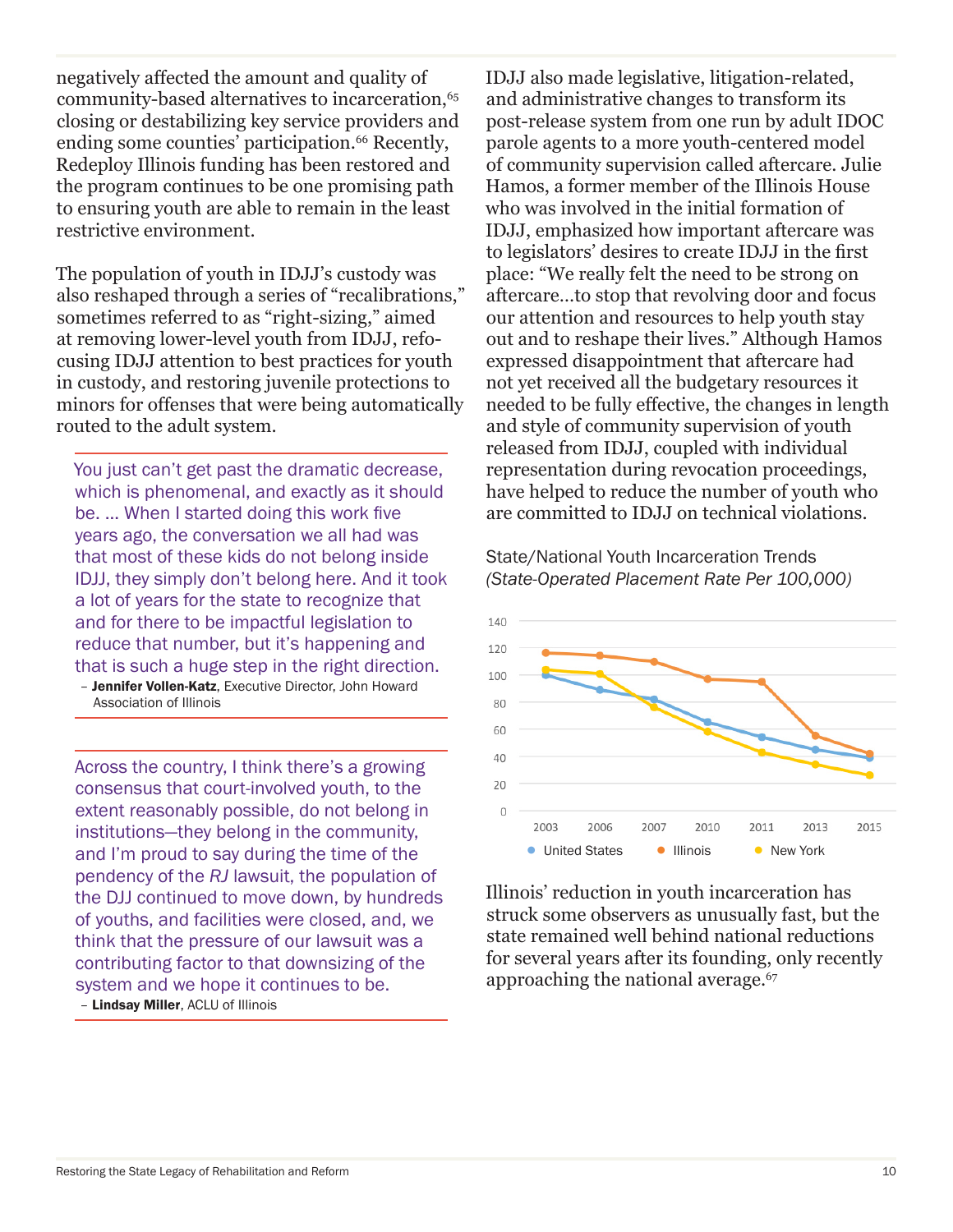## *Significant reforms impacting the population of incarcerated youth*

#### *Limit new admissions of low-level youth ("front door" reforms)*

- created and expanded realignment program, Redeploy Illinois (state funding for local alternatives to incarceration);<sup>68</sup>
- adopted a "least restrictive" requirement, instructing judges to review evidence that reasonable efforts for alternative placements were made before committing youth;<sup>69</sup>
- $\cdot$  eliminated juvenile commitments due to status offenses, misdemeanors, and certain low-level felonies:<sup>70</sup>
- $\cdot$  required multiple attempts at drug treatment prior to commitment for certain juvenile controlled substance violations;<sup>71</sup>
- $\cdot$  reduced the application of five-year mandatory minimum probation terms for juvenile forcible felonies (narrowing probation violation admissions pipeline);<sup>72</sup>

#### *Prevent re-admissions after release ("revolving door" reforms)*

- implemented IDJJ-run aftercare pilot (to replace IDOC agents);<sup>73</sup>
- $\cdot$  expanded aftercare pilot statewide;<sup>74</sup>
- $\cdot$  ended use of prison-based parole violation program (mislabeled "Halfway Back");75
- ◆ opened several Day Reporting Centers to provide for elevated services and intermediate sanction:76
- limited the amount of time youth spend on juvenile parole or aftercare status;<sup>77</sup>
- provided attorneys to youth at aftercare revocation hearings;78
- $\cdot$  reduced use of negative disciplinary approaches (such as solitary confinement) that increase recidivism;
- $\cdot$  required youth with pending adult charges to be bonded or held locally, rather than automatically returned on juvenile violations to await criminal trial;<sup>79</sup>

#### *Promote timely exits from custody ("back door" reforms)*

- $\cdot$  revised target release date calculation grid, to better reflect youth risk of reoffending and incentivize youth rehabilitation;
- assigned aftercare agent to youth upon admission, to begin working on case plans for release;
- $\bullet$  assumed responsibility for approving community placements and host (home) sites for release housing (reducing IDOC delays and denials);
- granted IDJJ statutory authority to release youth held for indeterminate juvenile commitments (reducing Prisoner Review Board hearing and placement delays);<sup>80</sup>
- removed most mandatory minimum sentences for minors in criminal court;<sup>81</sup>

#### *Expand youth access to juvenile court in lieu of closed-off adult systems ("open window" reforms)*

- ended automatic transfer of youth to adult court for drug offenses within geographic enhancement zones;<sup>82</sup>
- $\cdot$  raised the age of juvenile jurisdiction to include 17-year-olds charged with misdemeanors ("Raise the Age - Part I,"  $2010$ ;<sup>83</sup>
- $\cdot$  raised the age of juvenile jurisdiction to include 17-year-olds charged with felony offenses ("Raise the Age - Part II,"  $2014$ );  $84$
- expanded use of juvenile court hearings to transfer of youth to adult court: ended automatic transfer (excluded jurisdiction) for youth under 16, and limited it to a few specific offenses for 16- and 17-year-olds.<sup>85</sup>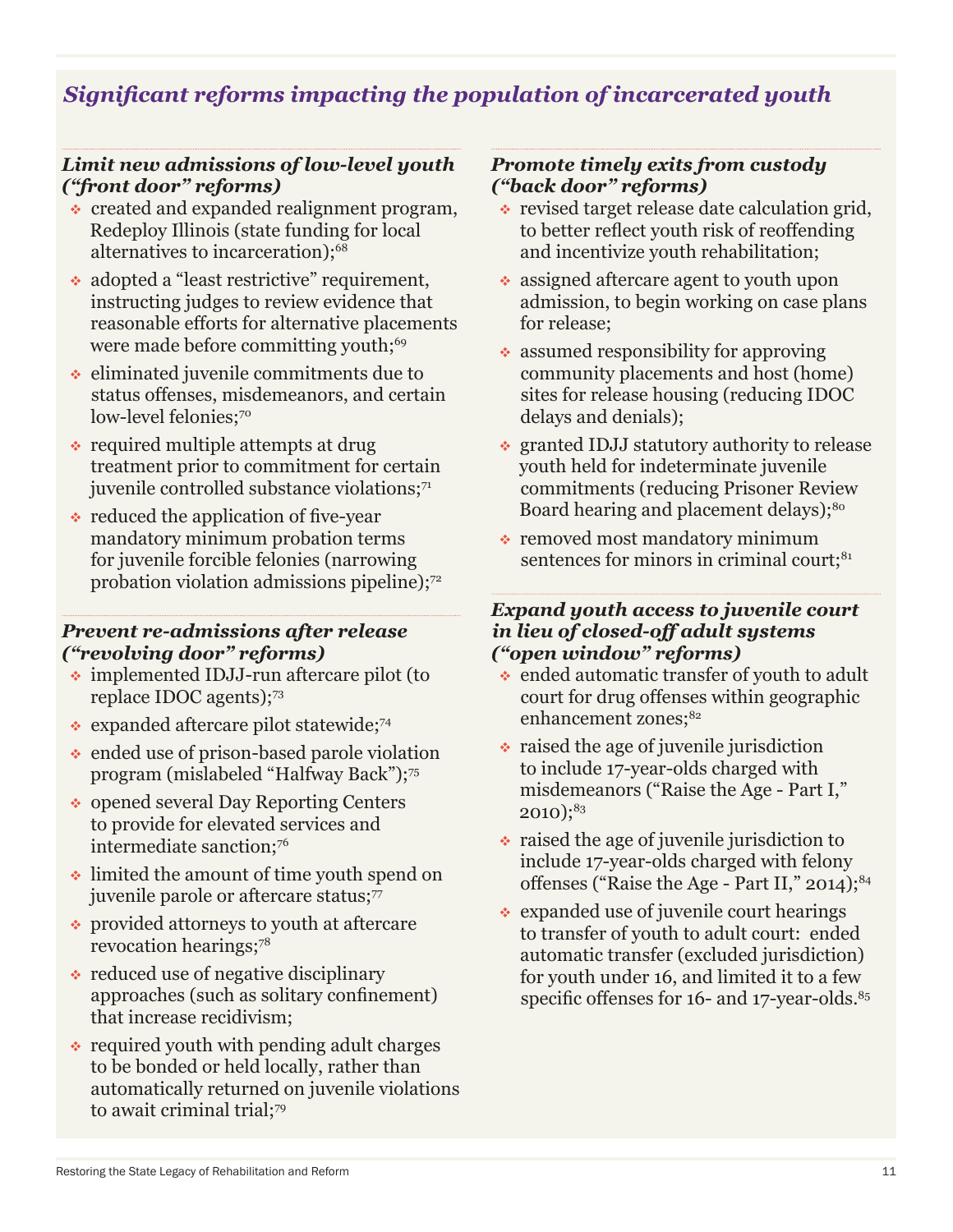# Contemporary IDJJ Population

|                                     | The First Ten Years     |                         | Today                                |
|-------------------------------------|-------------------------|-------------------------|--------------------------------------|
|                                     | June 2006 <sup>86</sup> | June 2016 <sup>87</sup> | December 2017 <sup>88</sup>          |
| <b>Prisons</b>                      | 8                       | 6                       | 589                                  |
| <b>Capacity</b>                     | 1,774                   | 1,274                   | 920                                  |
| % Unused Facility Capacity          | 15.6%                   | 69.3%                   | 53.9%                                |
| <b>Total Staff Headcount</b>        | 1,207%                  | 92491                   | (est.) $939^{92}$                    |
| <b>Number of Incarcerated Youth</b> | 1,497                   | 390                     | 424                                  |
| Avg. Age                            | 16.8                    | 17.2                    | 17.2                                 |
| % Youth of Color                    | 67.6%                   | 78.2%                   | 81.1%                                |
| % Female                            | 7.6%                    | 3.8%                    | 5.2%                                 |
| % Class 3 Felony or Below           | 40.8%                   | 23.1%                   | 16.7%                                |
| % Held on Adult Conviction          | 6.8%                    | 6.2%                    | 4%                                   |
| <b>Admissions (Fiscal Year)</b>     | 2,549                   | $1,493^{93}$            | n/a                                  |
| % for Release Violations            | 38.8%                   | 39%94                   | n/a                                  |
| Youth on Parole/Aftercare           | 2,076                   | 580                     | 425                                  |
| Avg. Age                            | 18.1                    | 18.2                    | 18.4                                 |
| % Youth of Color                    | 67.2%                   | 77.1%                   | 79.9%                                |
| % Female                            | 8.7%                    | 3.6%                    | 3.8%                                 |
| % Class 3 Felony or Below           | 39.9%                   | 17.4%                   | 12.9%                                |
| <b>Budget</b>                       | \$116,646,65095         | \$121,036,585%*         | (est.) \$121, 411, 300 <sup>97</sup> |

### *Increasing Racial Disparities*

Though the number of youth committed to IDJJ has decreased, the proportion of youth of color in prison has risen 20% since the agency's founding. Racial and ethnic disparities that grow as commitments decrease are not an Illinoisspecific phenomenon, but the comparative incarceration rate by race is particularly stark in Illinois.98 Potential causes of the state's large and growing disparity are numerous and complex and will be explored in more depth in a future brief. However, it is clear that youth are not equitably benefiting from reductions in arrests and prosecutions, or from increased use of incarceration alternatives.

### *Incarcerated Youth are Far From Their Homes, Families and Communities*

Despite the overwhelming decrease in the number of youth incarcerated at IDJJ, a deeper dive into the most recent years of available data on admissions at IDJJ (2014-2016) reveals startling disparities in terms of geography (both in terms of prison location and in relative rates of commitments between counties).99 The mismatch between population centers and prison locations puts additional strain on a large number of youth and families, while very high rates of commitment in some counties may indicate that communitybased diversion options may lag behind other areas of the state.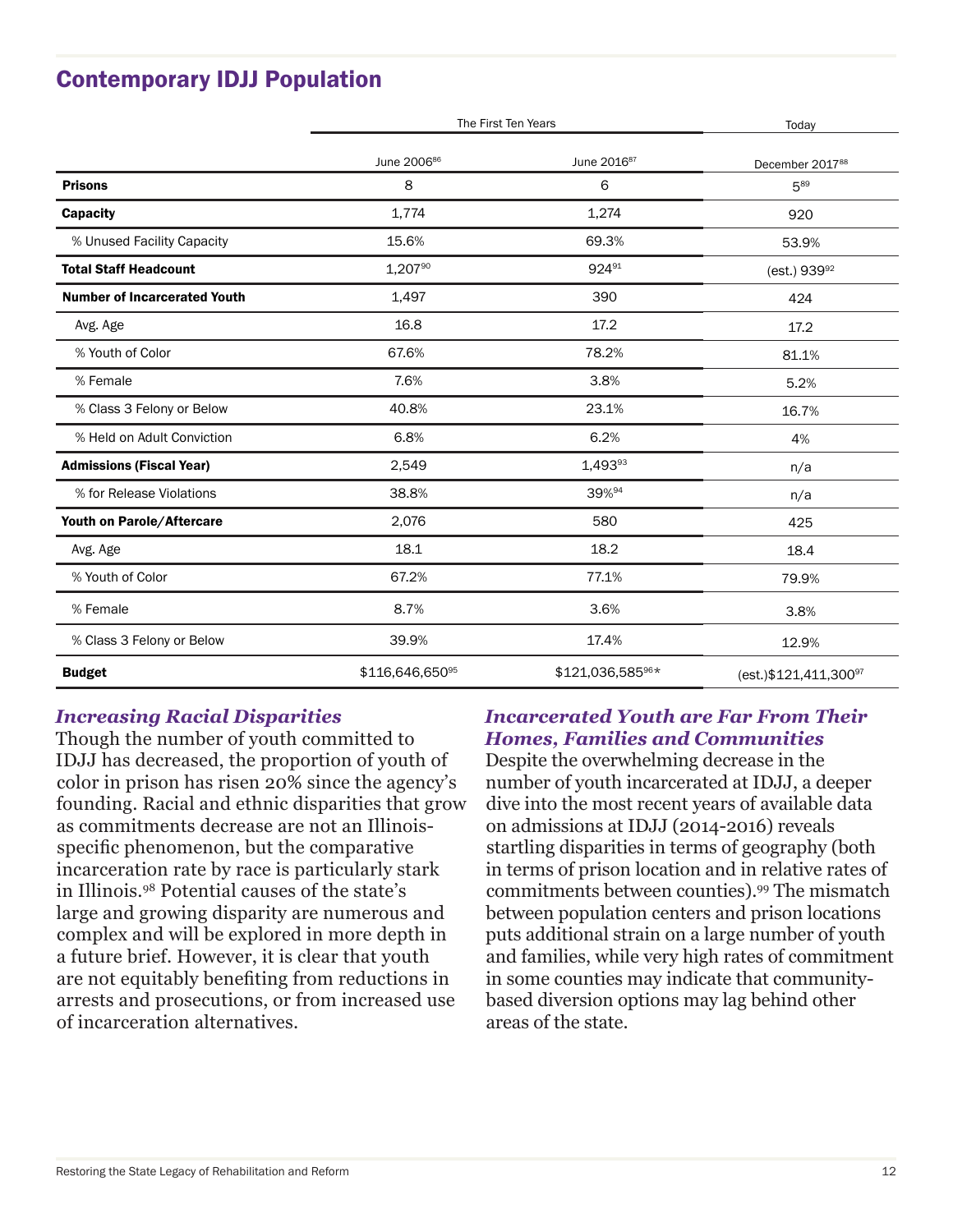The map below depicts the raw number of youth each county has committed to IDJJ custody over a three-year period, as well as the locations of the five IDJJ youth centers (IYC-Chicago, IYC-St. Charles, IYC-Warrenville, IYC-Pere Marquette, and IYC-Harrisburg).

IYC-Harrisburg, one of IDJJ's largest prisons, is located almost at the opposite end of the state from the counties that send the largest number of youth to IDJJ (Cook, Champaign, Peoria,

Rock Island, Sangamon, Winnebago). Even if a Chicago family had access to a car and time away from work and childcare duties, relatives would find it very difficult to visit a youth imprisoned at IYC-Harrisburg: a simple one-hour Saturday visit would require over 12 hours of time and \$75 in gas money alone.100 Geographic distance exacerbates the obstacles that families face in maintaining or building strong relationships with youth while incarcerated, much less participating in therapy sessions, impeding the reentry process.



Restoring the State Legacy of Rehabilitation and Reform 13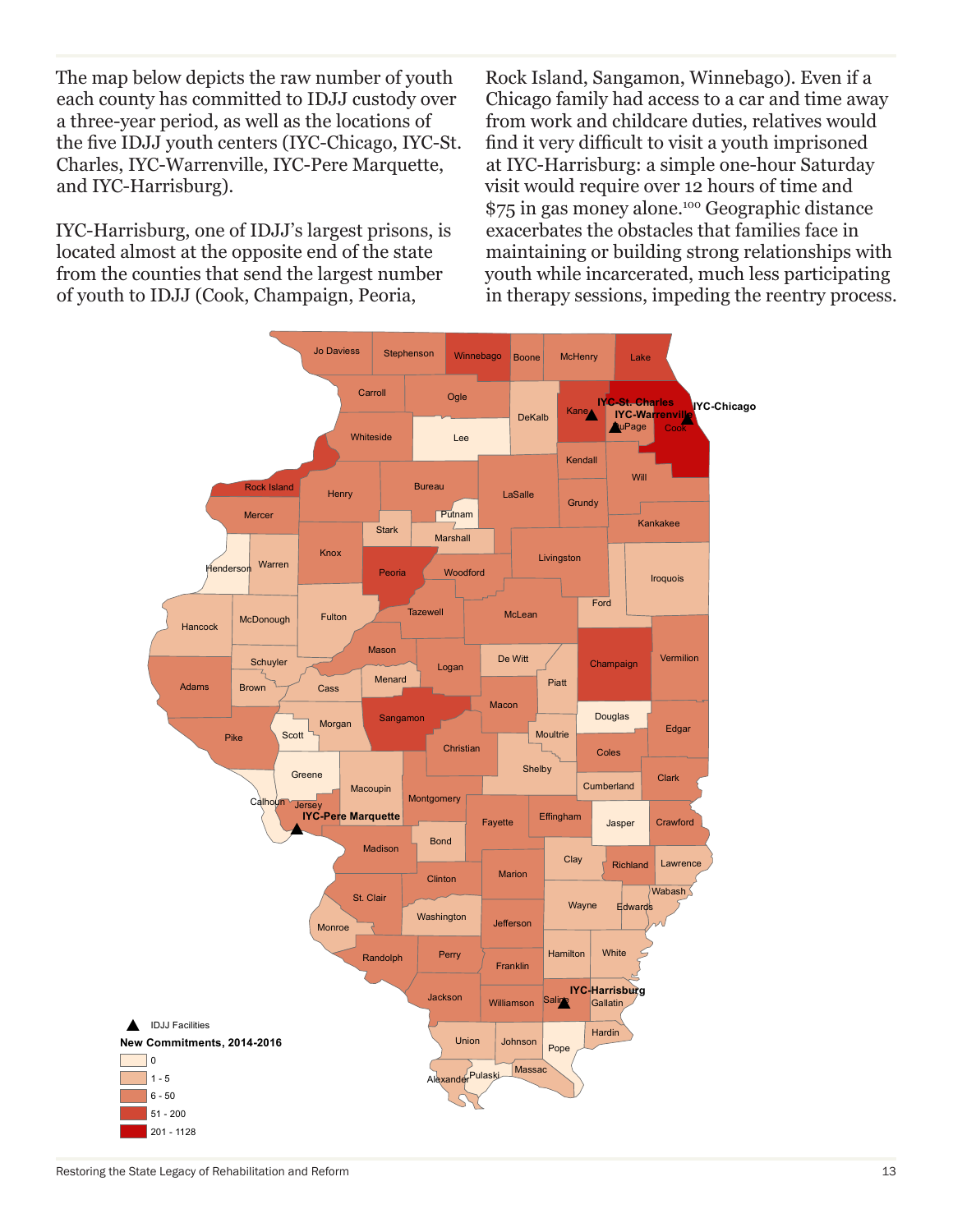#### *Youth Diversion is Inconsistent*

Geographic disparities are also revealed in the second map, below. Some counties do not send many youth to IDJJ custody in absolute numbers, but do so at a substantially higher rate than average. This map reveals that some courts are disproportionately electing to send youth to state prisons (at no cost to local counties), as opposed to intervening with rehabilitation services in youths' home communities. It should be noted that some smaller counties with very high rates

of commitments may have committed only few youth in this three-year period. For example, Schuyler County committed just four youth in the years 2014-2016. Most of the other highrate counties, however, committed at least 10 youth in this period. Some counties committed considerably more; Rock Island County, for example, committed 84 youth in the same three-year period. In fact, six of the ten largest*population* counties outside of the metro Chicago region (Winnebago, Champaign, Sangamon,

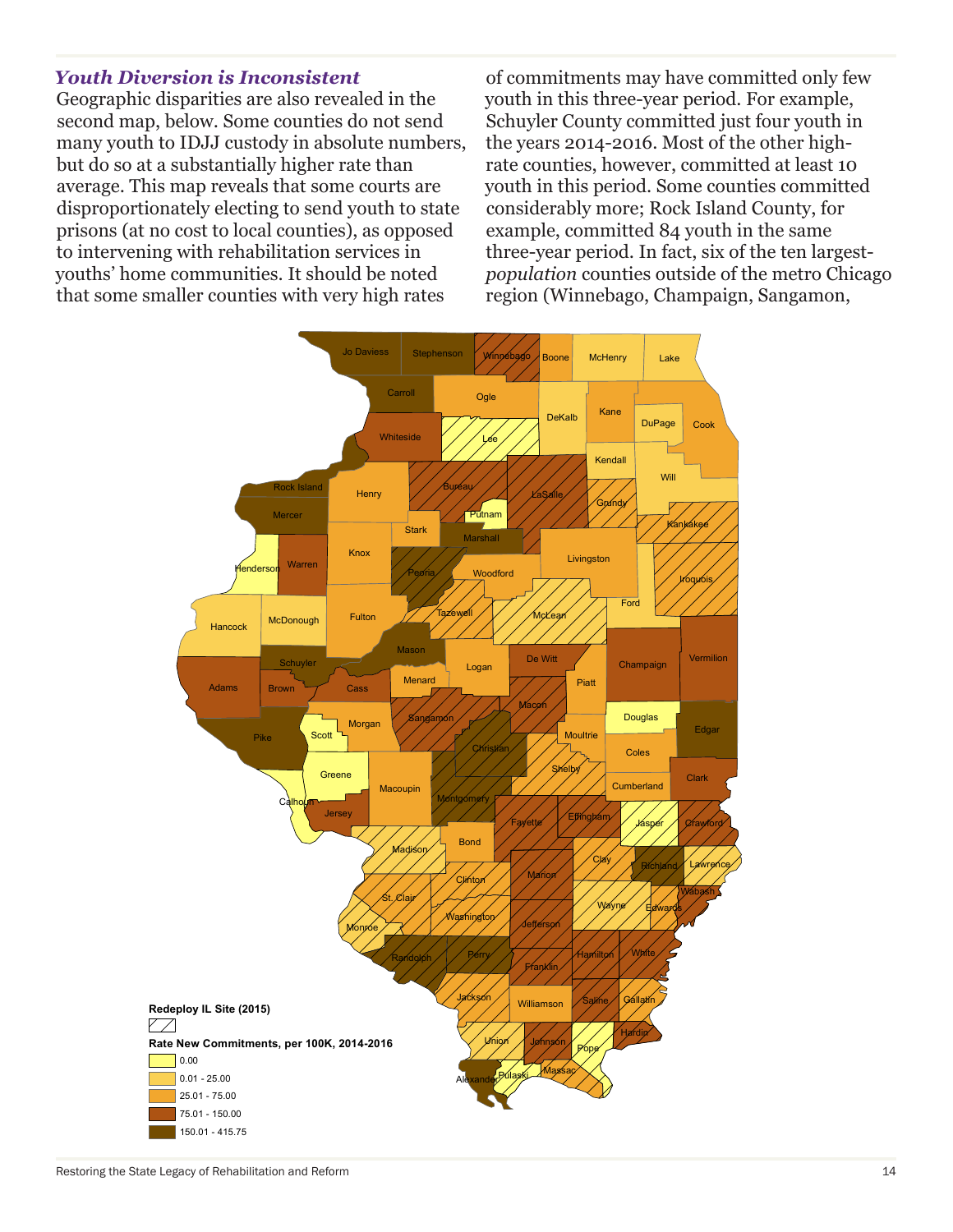Peoria, Rock Island, and LaSalle) committed youth to state custody at *rates* that were more than double the national average.<sup>101</sup>

Information about which counties were active with Redeploy Illinois in 2015 (prior to the budget crisis) is also provided on this map, noted by counties with stripes. As discussed above, Redeploy Illinois is a state grant program providing money to help pay for youth rehabilitation services in counties that agree to reduce the number of children sent to state

prisons. Restored funding may mean that counties that had been forced to discontinue their Redeploy-funded programs may re-start them in the near future, but 2018 participation in Redeploy is not yet available.

Together, the data portray a state youth prison system that, while greatly reduced in size, is still plagued by geographic court commitment disparities, indicating that lower-level youth continue to be admitted to state incarceration.





Increased diversion of younger and lowerlevel youth, statutory requirements requiring more attempts at less restrictive alternatives prior to incarceration, changes to automatic adult transfer, and raising the age of juvenile jurisdiction to include 17-year-olds have had an effect on the age of youth who are newlycommitted by Illinois courts. By 2016, the proportion of youth admitted to IDJJ at the age of 17 and up had more than doubled the rate at the time of IDJJ's creation.

However, statutory change to eliminate admissions of youth over 18 with pending adult charges, the implementation and redesign of aftercare affecting the number of youth who are recommitted, and a different approach to postrelease placement have had a counterbalancing effect. The proportion of youth who "age out" of

prison at 20 or 21 – with little or no supervised community stabilization upon release – has been significantly reduced. Therefore, although youth who enter IDJJ for the first time are a bit older, the overall population of youth who are inside IDJJ has become only 4 or 5 months older, on average (from 16.8 to 17.2 years old, 2006-2017).

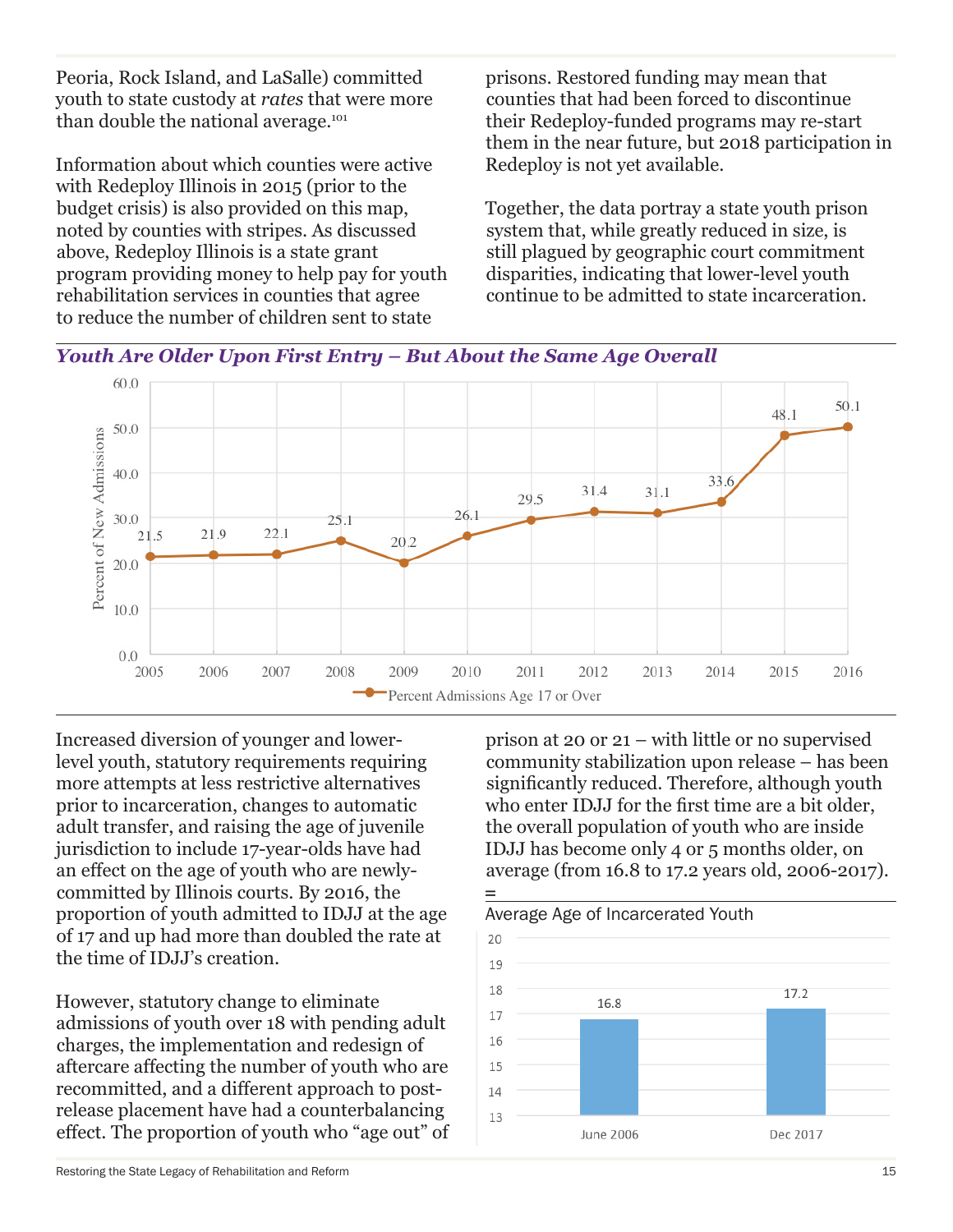## Summary

- The Illinois Department of Juvenile Justice was established in 2006 in order to restore – and advance – the original rehabilitative purpose of juvenile court, by addressing youth-specific needs.
- Challenges arising out of adopting new youth populations and new approaches were not insurmountable as feared; declining crime and policy reform eliminated the perceived need to build new capacity in youth prisons.
- Abandoning punitive practices adopted from the adult Illinois Department of Corrections has been a slow and difficult process for IDJJ.
- Significant legislative, administrative, and litigation-driven changes have helped to support the department's practice shifts and have contributed to a significantly smaller and better-run department than at the time of founding.
- $\cdot$  Results of reforms to date, while positive, are reaching the limit of their efficacy, as the large-scale correctional institutions themselves obstruct efforts to establish rehabilitative, family-centered and community-based approaches.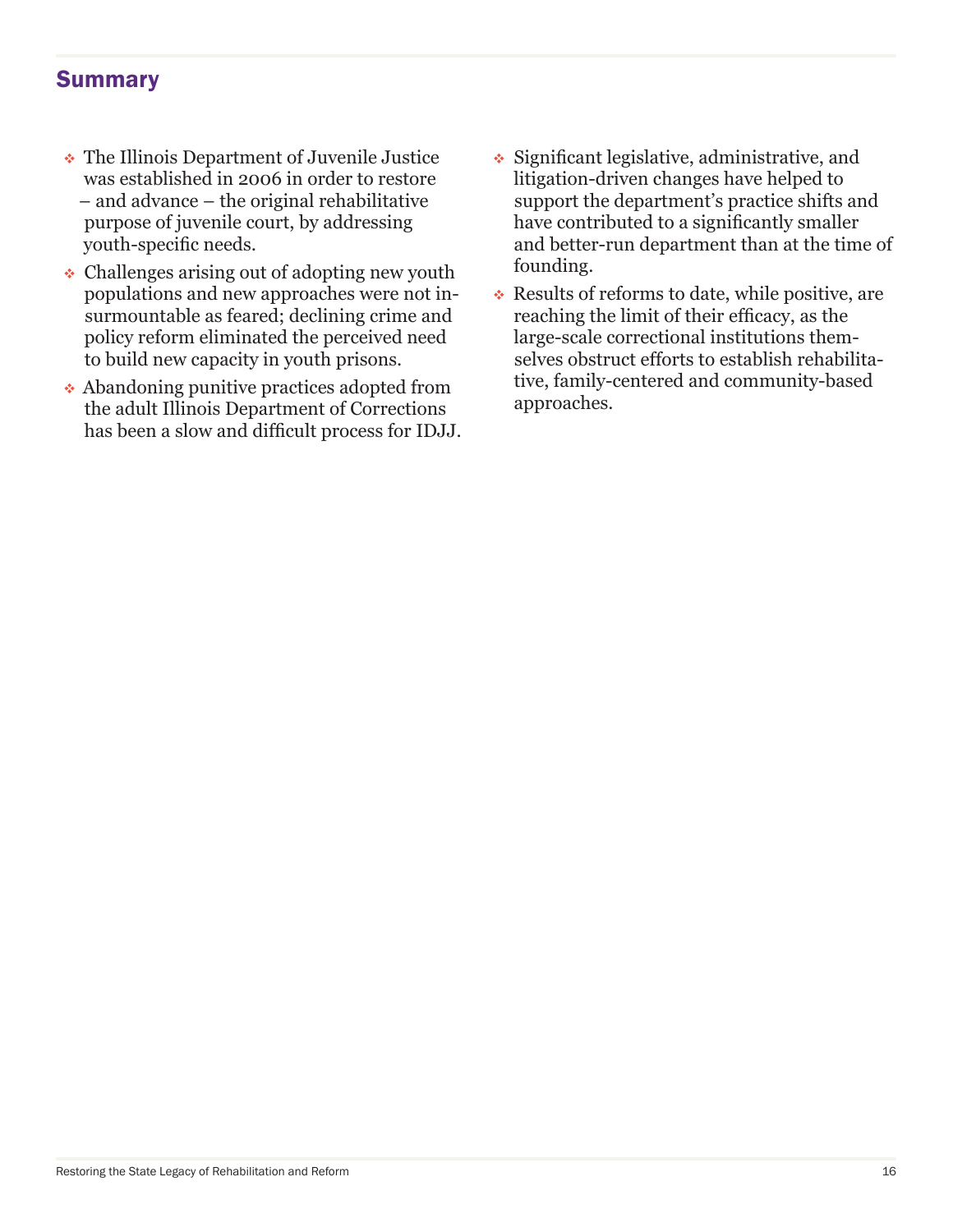## Acknowledgements

This report and series would not have been possible without the help and support of an entire community of youth justice stakeholders, researchers, and advocates.

CFJC would like to thank the following stakeholders who took the time to share their insights and experience with IDJJ's founding and development, through long-form interviews that invaluably shaped the report and series:

- Patti Bellock, Illinois State Representative
- Arthur Bishop, Vice President of Workforce Development & Client Services, Safer Foundation; former Director, Illinois Department of Juvenile Justice
- Elizabeth Clarke, President, Juvenile Justice **Initiative**
- Annazette Collins, lobbyist; former Illinois State Senator and Representative; former cochair, IDJJ transition team
- Julie Hamos, Principal, Health Management Associates; former Illinois State Representative
- Mariame Kaba, Founder and Director, Project NIA
- Lindsay Miller, Staff Attorney, ACLU of Illinois
- David Muhammad, Consultant and Court-Appointed Monitor, *M.H. v. Findley*
- Billie Paige, Principal, Shea, Paige & Rogal, Inc.
- Adam Schwartz, Senior Staff Attorney, Electronic Frontier Foundation; former Staff Attorney, ACLU of Illinois
- George Timberlake, Chair, Illinois Juvenile Justice Commission; retired judge
- Jennifer Vollen-Katz, Executive Director, John Howard Association of Illinois
- Paula Wolff, Director, Illinois Justice Project; former co-chair, IDJJ transition team

Considerable research into history, best practices, and data was conducted by clinic students Steven Cantor, Caroline Hammer, Jessica Kagansky, and Matthew Monahan. In addition to conducting a written survey (summarized in December 2017), Arielle Tolman conducted interviews with 14 key stakeholder informants to provide context; some quotations used in this series were edited for clarity, but all were confirmed with participants prior to publication.

CFJC thanks Christine Devitt and Lily Gleicher at the Illinois Criminal Justice Information Authority (ICJIA) and Brittany Groot, IDJJ, for their generous assistance with data requests.

Acknowledgement or participation does not indicate endorsement of this report or series; CFJC takes full responsibility for all content, errors, and omissions.

Suggested citation:

Stephanie Kollmann and Arielle Tolman, *Restoring the State Legacy of Rehabilitation and Reform, CHILDREN AND* FAMILY JUSTICE CENTER, COMMUNITY SAFETY & THE FUTURE OF Illinois' Youth Prisons Vol. 1 (January 2018).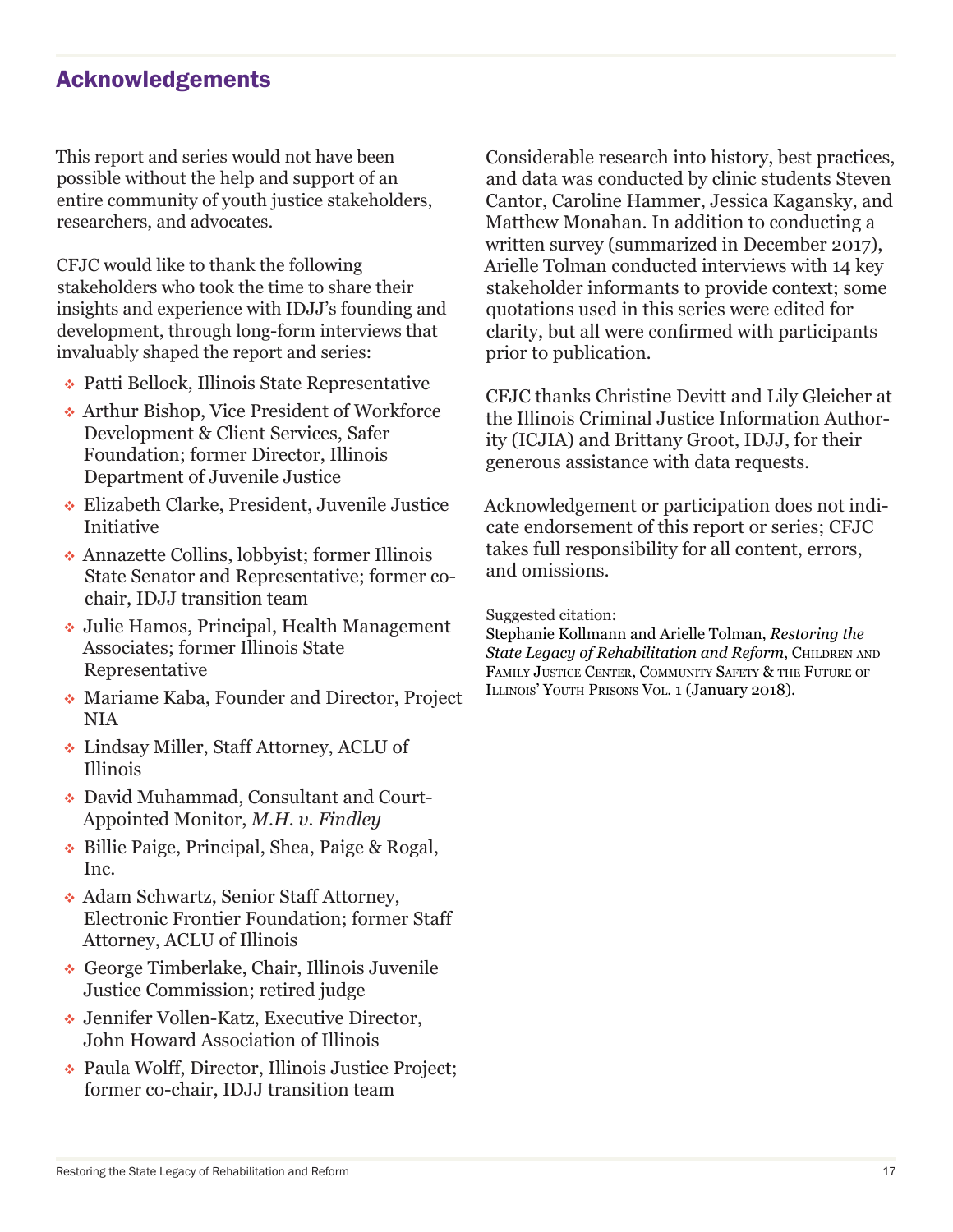1 For a lengthy discussion of desistance from youth crime and the safety benefits of juvenile court, *see* Illinois Juvenile Justice Commission, Raising the Age of Juvenile Court Jurisdiction at 21-23 (2013), available at http://ijjc.illinois.gov/rta. *See also* Edward P. Mulvey, et al, *Trajectories of desistance and continuity in antisocial behavior following court adjudication among serious adolescent offenders*, 22 Dev. Psychopathology 453 (2010); Kathryn C. Monahan, et al, *Trajectories of Antisocial Behavior and Psychosocial Maturity from Adolescence to Young Adulthood*, 45 Dev. Psychology 1654 (2009).

2 "Adult-style prisons that emphasize confinement and control are devoid of the essentials required for healthy adolescent development — engaged adults focused on their development, a peer group that models prosocial behavior, opportunities for academic success, and activities that contribute to developing decision-making and critical thinking skills. At the same time, these facilities provide too many of the elements that exacerbate the trauma that most confined youth have already experienced and reinforce poor choices and impulsive behavior." Patrick McCarthy, Vincent Schiraldi, and Miriam Shark, *The Future of Youth Justice: A Community-Based Alternative to the Youth Prison Model*, NATIONAL INSTITUTE OF Justice, New Thinking in Community Corrections Bulletin 4 (2016) (internal citation omitted) (hereinafter "NIJ Bulletin"). *See also* National Academy of Sciences, Reforming Juvenile Justice: A Developmental Approach 126 (Richard J. Bonnie, et al, eds.) (2013). "The practice of committing youth to large institutions that fail to provide for their developmental needs is both costly in financial terms and ineffective in furthering the goal of crime prevention." *Id.*

3 For example, Cook County youth who were sent to juvenile detention were twice as likely (as youth with the same backgrounds who were not detained due to more lenient judges) to be incarcerated in an adult prison by the age of 25. Anna Aizer, Joseph J. Doyle, Jr., *Juvenile Incarceration, Human Capital and Future Crime: Evidence from Randomly-Assigned Judges*, 130 Quarterly Journal of Economics 759-803 (2015). See also Richard A. Mendel, No PLACE FOR KIDS: The Case for Reducing Juvenile Incarceration, Annie E. Casey Foundation (2011).

4 Russell H. Levy, *Reception and Diagnostic Center of the Illinois Youth Commission*, 18 Juvenile and Family Court Journal 12-15 (1967).

5 Note on language: Following juvenile justice conventions contemporary to the founding of IDJJ, the State of Illinois uses youth-specific correctional terms. While adults are said to be incarcerated in prisons inside of cells arranged into cellblocks overseen by a warden, youth are often said to be committed to "youth centers" where they live in "rooms" arranged into "dorms" overseen by a "superintendent." These naming conventions, along with the crucial practice of referring to residents as "youth" instead of "inmates," are intended to reduce stigma and criminal identity, which are important operational goals. However, they complicate communicating with the public: youth are not being sent away to nature camp, nor to the kind of "youth center" one might imagine hosting an afterschool program. Two of the three recently-decommissioned youth prisons now hold incarcerated adults. They are prisons.

6 Robert E. Shepherd, Jr., *The Juvenile Court at 100 Years: A Look Back*, 6 Juv. Just. 13, 13 (1999).

7 *Id.* at 15–16. *See also* Daniel P. Mears, et al., *Public Opinion and the Foundation of the Juvenile Court,* 45 Criminology 223, 226 (2007). "Punishment was considered a goal of the juvenile court, but the primary mission was to ensure that youth received the services and resources needed to help improve their behavior." *Id.* 

8 Barry C. Feld, *The Juvenile Court Meets the Principle of the Offense: Legislative Changes in Juvenile Waiver Statutes*, 78 J. Crim. L. & Criminology 471, 474 (1987).

9 George W. Kiefer, Staff-Training in the Illinois Youth Commission, Final Report, Volume III (1968).

10 For a description of harsh and abusive conditions in Illinois industrial schools (such as racial segregation, solitary confinement in the dark while naked, physical punishment, sexual abuse, and substantiated claims of beatings by staff, including a youth at St. Charles in 1941 who died from his injuries), *see* JOAN GITTENS, POOR RELATIONS: THE CHILDREN OF THE State in Illinois, 1818-1990 (1994) at 137-45.

11 Levy, *supra* note 4.

12 At the time of IDJJ's founding, juvenile corrections in 23 states and Washington, D.C. were run by social services or child protection agencies; 15 states had a standalone juvenile corrections agency; 10 other states were combined with the adult system; and New Jersey's system was combined with other public safety departments under the state attorney general. Patrick Griffin and Melanie King, *National Overviews*, State Juvenile Justice Profiles 2005, National Center for Juvenile Justice 377 (2006).

13 Esther S. Scott, Taking <sup>a</sup> Therapeutic Approach to Juvenile Offenders: The "Missouri Model" (2009)*, at* http://missouriapproach.org/history/.

14 Levy, *supra* note 4.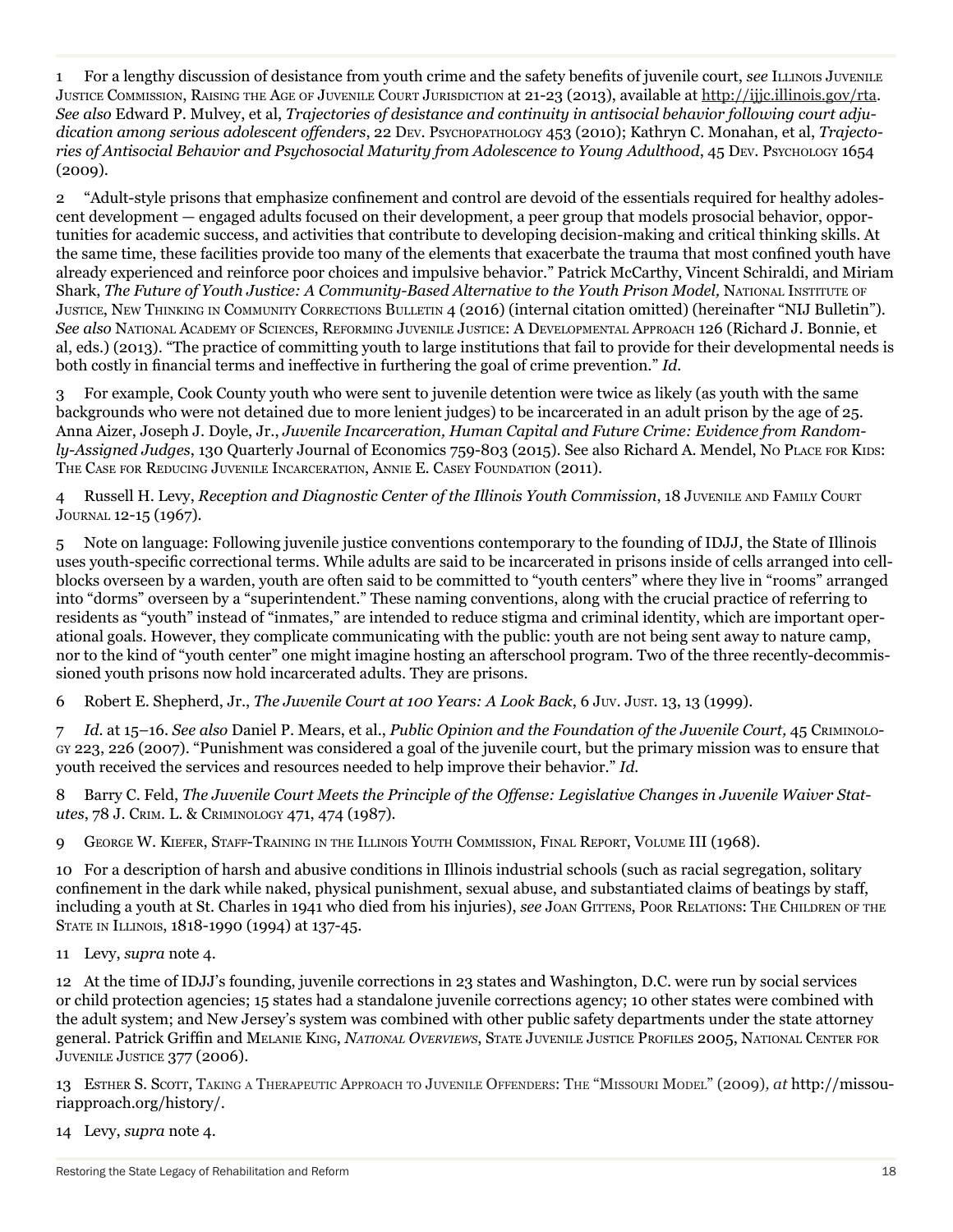15 Illinois Secretary of State, Illinois State Archives, *Illinois Department of Corrections* (website), *available at:* http:// archon.ilsos.net/?p=creators/creator&id=36.

16 *See, e.g.* National Institute of Justice, Directory of Public Training Schools 37–41 (1971) (documenting dozens of forestry camps and specialized schools used by the Illinois Department of Corrections Juvenile Division during this period).

17 The number of total prisoners in Illinois grew by four times between 1979 and 2000 and the number of state prisons grew from 12 to 40. Sarah Lawrence & Jeremy Travis, The New Landscape of Imprisonment: Mapping America's Prison Expansion 24 (2004). The number of youth incarcerated as juveniles in Illinois also dramatically increased in this period; between 1993 and 1998, the total juvenile commitments increased 77%, from 1,700 to almost 3,000 a year. ILLINOIS DEPARTment of Juvenile Justice, Trends & Characteristics of Youth Admitted to the Illinois Department of Juvenile Justice, 1993- 2013 1 (Nov. 2014), https://www.illinois.gov/idjj/Documents/IDJJloyolaBulletinfinalversionNovember2014.pdf.

18 Il. Gen. Assembly House of Rep. Debate Transcript 100 (Nov. 3 2005) (edited for clarity); s*ee also* 112–13.

- 19 *Id.* at 91.
- 20 *Id.* at 87.
- 21 730 ILL. COMP. STAT. 5/3-2.5-1.
- 22 730 ILL. COMP. STAT. 5/3-2.5-5.
- 23 *Id.*
- 24 NIJ Bulletin, *supra* note 2 at 2.
- 25 IL. GEN. ASSEMBLY HOUSE OF REP. DEBATE TRANSCRIPT 95 (NOV. 3, 2005).

26 Illinois Department of Juvenile Justice, *About Us* (website) (accessed Jan. 2018), at: https://www.illinois.gov/idjj/ Pages/AboutUs.aspx.

27 Aizer and Doyle, *supra* note 3.

28 *See, e.g.,* Edward J. Latessa, et al, Evaluation of Ohio's RECLAIM Programs, Center for Criminal Justice Research (2014) (showing recidivism reductions for high-risk youth in alternatives to incarceration); Shaena M. Fazal, Safely Home: Reducing Youth Incarceration and Achieving Positive Youth Outcomes for High and Complex Need Youth through Effective Community-Based Programs, Youth Advocate Programs Policy & Advocacy Center (2014).

29 IIllinois Models for Change Behavioral Assessment Team, Report on the Behavioral Program for Youth Committed to ILLINOIS DEPARTMENT OF JUVENILE JUSTICE 6 (July 2010).

30 E.O. 2006-6 (March 31, 2006).

31 State of Illinois Auditor General, Department of Juvenile Justice, Compliance Examination – General Office, for the Two Years Ended June 30, 2008, 84-88 (2009).

32 Illinois Juvenile Justice Commission, Annual Report to the Governor and General Assembly for Calendar Years 2007 and 2008 (February 2009) (hereinafter "IJJC 2009 Report") at 20; John Howard Association of Illinois, Staffing Levels in the Illinois Department of Juvenile Justice (2009) (hereinafter "JHA Staffing Report") at 1.

33 IJJC 2009 Report, *supra*, at 19-20.

34 JHA Staffing report *supra*, at 1.

35 State of Illinois Auditor General, Department of Juvenile Justice, Compliance Examination – General Office, for the Two Years Ended June 30, 2008 (2009).

36 IJJC 2009 Report, *supra*, at 19-20. *See also,* Illinois Juvenile Justice Commission, Youth Reentry Improvement Report (2011), *infra.*

- 37 IJJC 2009 Report, *supra*, at 19-20 (estimating 150% capacity).
- 38 State of Illinois, Department of Juvenile Justice Comprehensive Master Plan Final Report 3 (2006).
- 39 IJJC 2009 Report, *supra.*

40 *Suicides Behind Bars,* Chicago Tribune (May 25, 2010), http://articles.chicagotribune.com/2010-05-25/news/ctmet-juvenile-list-20100525\_1\_hanged-suicides-incarcerated (recounting seven youth deaths by suicide at Illinois youth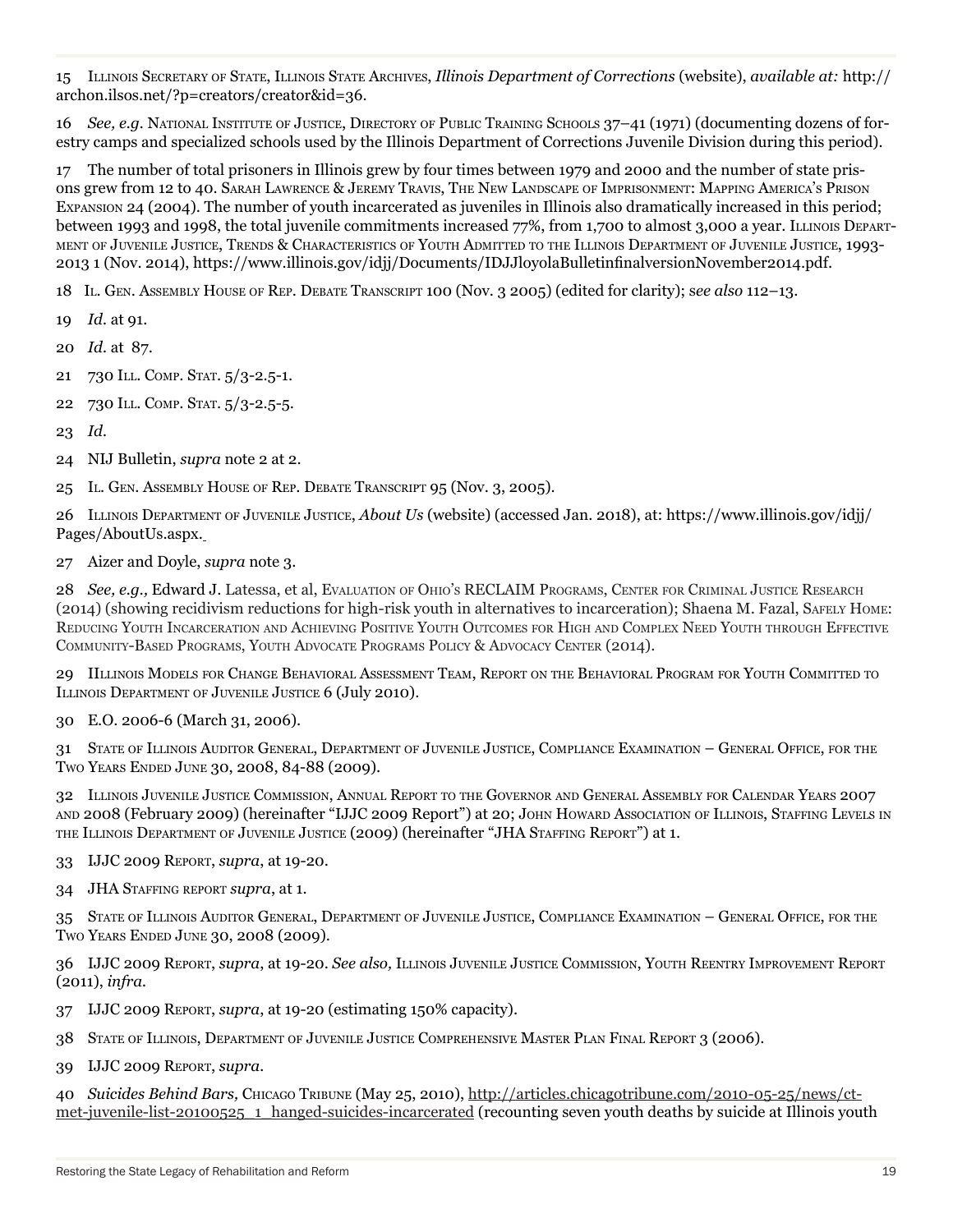prisons between 2000-2009, as well as 175 suicide attempts classified as serious)*.*

41 Illinois Models for Change Behavioral Assessment Team, Report on the Behavioral Program for Youth Committed to Illinois Department of Juvenile Justice 10-12 (July 2010), at https://www.macfound.org/media/article\_pdfs/Report\_Behavioral Health Program for Youth Committed.pdf.

42 *See* Complaint, *M.H. v. Monreal*, No. 1:12-cv-08523 1 (N.D. Ill.) (filed Oct. 23, 2012); Consent Decree, M.H. v. Monreal, No. 1:12-cv-08523 (N.D. Ill.) (filed Aug. 28, 2014).

43 Complaint, *R.J. v. Bishop*, No. 1:12-cv-07289, 1 (N.D. Ill.) (filed Sept. 12, 2012).

44 *See* Agreed Proposed Remedial Plan, *R.J. v. Bishop*, No. 1:12-cv-07289 (N.D. Ill.) (filed March 14, 2014).

45 Allen J. Beck et al., Sexual Victimization in Juvenile Facilities Reported by Youth, 2012, Bureau of Justice Statistics 4, 12, 15–19 (June 6, 2013), https://www.bjs.gov/content/pub/pdf/svjfry12.pdf.

46 *Id.* Note that 13.7% of 451 responding youth reported at least one incident of staff sexual misconduct. *Id.* at 18-19.

47 Lisa Jacobs, Illinois Juvenile Justice Commission, *Testimony to the Illinois House Restorative Justice Committee (*July 30, 2013), *available at*: http://ijjc.illinois.gov/publications/2013-testimony-illinois-house-restorative-justice-committee.

48 Kinsale Management Consulting, Protecting Youth from Sexual Victimization in Illinois Department of Juvenile Justice Facilities (October 2013), *available at* https://www.illinois.gov/idjj/Documents/IDJJReportFinal10.23.13.pdf.

49 Illinois Department of Juvenile Justice Annual Report 2016 15, https://www.illinois.gov/idjj/SiteAssets/Pages/AboutUs/IDJJ%202016%20Annual%20Report%20-%20Final.pdf (hereinafter "IDJJ 2016 Annual Report").

50 *Illinois Youth Center at Murphysboro*, Commission on Government Forecasting & Accountability, http://cgfa.ilga. gov/Resource.aspx?id=1305 (noting that Murphysboro closed Jan. 4, 2013); *Illinois Youth Center at Joliet*, Commission on Government Forecasting & Accountability, http://cgfa.ilga.gov/Resource.aspx?id=1305 (noting that Joliet closed Feb. 22, 2013); Leslie Helmcamp, Voices for Illinois Children Fiscal Policy Center, Issue Brief: Invest in Youth – Not Prisons 1 (August 2016) (reporting that IYC-Kewanee closed on July 31, 2016).

51 *Illinois Youth Center - Joliet Facility Data,* Illinois Department of Juvenile Justice, https://www.illinois.gov/idjj/ pages/joliet\_iyc.aspx; *Illinois Youth Center - Kewanee Facility Data,* Illinois Department of Juvenile Justice, https:// www.illinois.gov/idjj/pages/kewanee\_iyc.aspx; *Illinois Youth Center - Murphysboro Facility Data*, ILLINOIS DEPARTMENT OF Juvenile Justice, https://www.illinois.gov/idjj/Pages/Murphysboro\_IYC.aspx.

52 IDJJ 2016 Annual Report, *supra* note 50 at 3; Illinois Department of Juvenile Justice Monthly Report May 2017 3, https://www.illinois.gov/idjj/SiteAssets/Pages/Data-and-Reports/Public%20Monthly%20Report%20-%20May%202017. pdf.

53 Juvenile arrests have declined sharply in Illinois over the past decade. According to the Illinois State Police Criminal History Record Information (CHRI) data, approximately 50,000 (49,174) juvenile arrests for felonies and Class A and B misdemeanors occurred in 2006. In 2016, that number had fallen by more than half, to 21,493 total arrests. ILLINOIS CRIMinal Justice Information Authority (ICJIA), Juvenile Arrests (CHRI), *available at*: http://www.icjia.state.il.us/research/ overview#tab\_research-data.

54 Illinois Department of Juvenile Justice 2015 Operating Plan Summary, *Improving Youth Outcomes, available at:*  https://www.illinois.gov/idjj/Documents/DJJ%202015%20Strategic%20Plan%20March%2020%202015.pdf.

55 *Id.* at 3.

56 IDJJ launched the Youth Assessment Screening Instrument (YASI) and CaseWorks planning tools in 2015. IDJJ 2016 Annual Report, *supra* note 50 at 14.

57 To comply with the *R.J. v. Bishop (Mueller)* consent decree, IDJJ banned the use of solitary confinement for the purpose of punishment, and constrained its duration in other circumstances in 2016. IDJJ 2016 Annual Report, *supra* note 50 at 14.

58 *See* Illinois Department of Juvenile Justice, Prevention of Sexual Victimization & Prison Rape Elimination Act, (website) (accessed January 2018), https://www.illinois.gov/idjj/Pages/PrisonRapeEliminationAct.aspx (providing abuse reporting hotline, PREA audits, and PREA monitor contact information).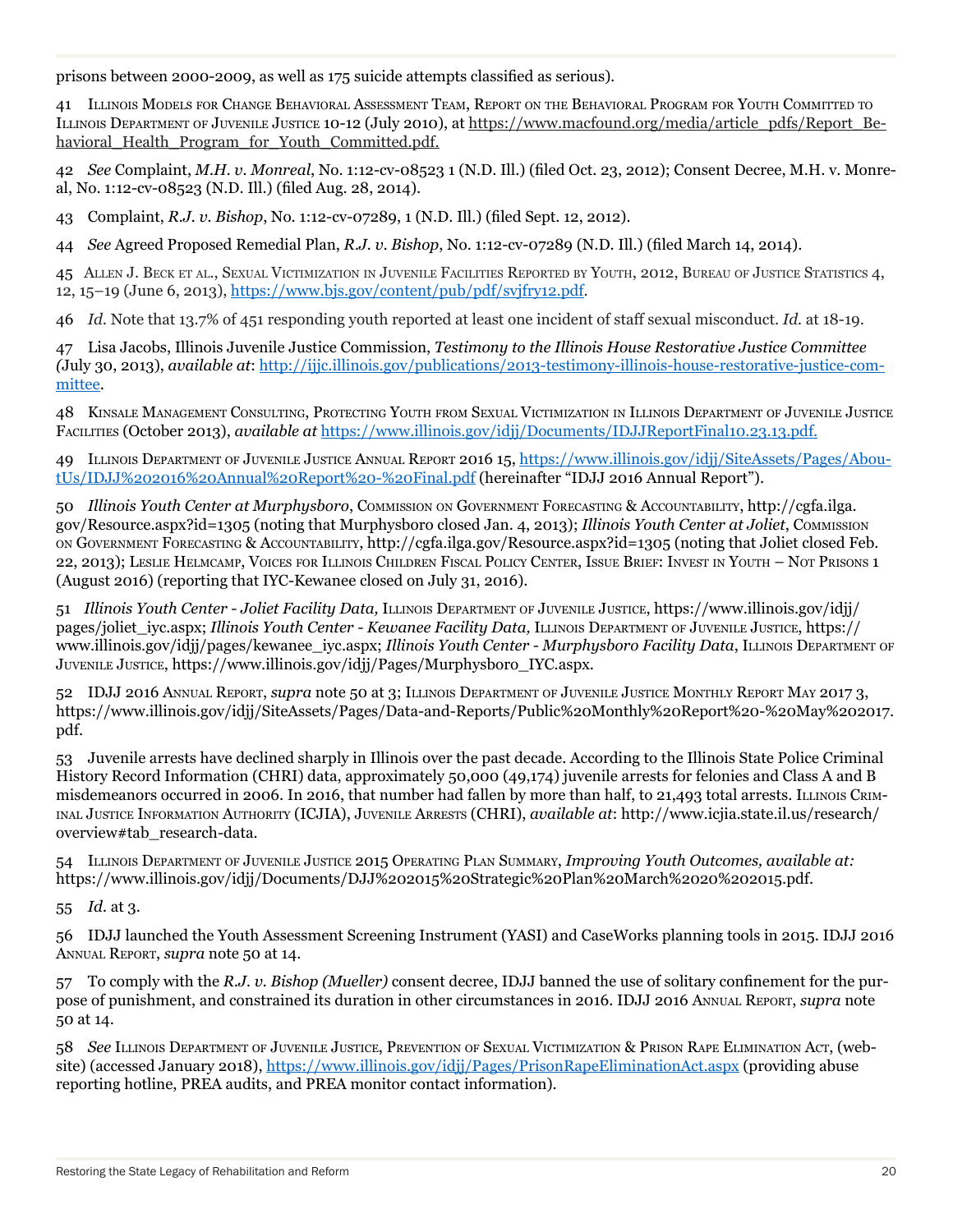59 Aftercare began as a pilot program in 2011, and was authorized statewide in 2014. *IDJJ Aftercare,* Illinois Department of Juvenile Justice, https://www.illinois.gov/idjj/Pages/IDJJ-Aftercare.aspx.

60 *Independent Ombudsman,* Illinois Department of Juvenile Justice, https://www.illinois.gov/idjj/Pages/IndependentOmbudsman.aspx.

61 IDJJ 2016 Annual Report, *supra* note 50 at 1.

62 Pub. Act 93-641, eff. Dec. 31, 2003.

63 Redeploy Illinois Oversight Board, Redeploy Illinois Annual Report: Implementation and Impact (May 2007), *available at:* http://www.dhs.state.il.us/page.aspx?item=33334.

64 Pub. Act 98-60, eff. Jan. 1, 2014.

65 Mark Brown, *State Budget Impasse Over, but Not Social Service Agency Pain*, Chicago Sun-Times (Oct. 16, 2017).

66 Sophia Tareen, *Illinois Budget Fight Erodes Programs Helping At-Risk Teens*, State Journal-Register (June 5, 2016). http://www.sj-r.com/article/20160605/NEWS/160609765

67 Children and Family Justice Center analysis of: Melissa Sickmund, et al, OJJDP Easy Access to the Census of Juveniles in Residential Placement (2017), *available at*: http://www.ojjdp.gov/ojstatbb/.

68 Pub. Act 93-641 (eff. Dec. 31, 2003); Pub. Act 95-1050 (eff. Jan. 1, 2006).

69 Pub. Act 97-362 (eff. Jan. 1, 2012).

70 Pub. Act 99-268 (eff. Jan. 1, 2016) (status offenses and misdemeanors); Pub. Act 99-628 (eff. Jan. 1, 2017) (low-level felonies listed in 705 ILCS 405/5-710(7.6)).

71 Pub. Act 99-879 (eff. Jan. 1, 2017).

72 *Id.*

73 "In April 2011, seven Aftercare Specialists began working with incarcerated youth from Cook [County]. In August 2011, the Department of Juvenile Justice expanded the number of Aftercare Specialists in Cook County to 22." Illinois Juvenile Justice Commission, Youth Reentry Improvement Report 32 (2011), *at* http://ijjc.illinois.gov/reentryimprovementreport.

- 74 Public Act 98-0558 (eff. Jan. 1, 2014).
- 75 The conclusion of the "Half-Way Back" program at IYC-Chicago was not publicly reported, but occurred in 2014.
- 76 In 2016, IDJJ began opening Day Reporting Centers. IDJJ 2016 Annual Report, *supra* note 50 at 17.
- 77 Pub. Act 99-268 (eff. Jan. 1, 2016).
- 78 Consent Decree, *M.H. v. Monreal*, No. 1:12-cv-08523 (N.D. Ill.) (filed Aug. 28, 2014).
- 79 Pub. Act 99-268 (eff. Jan. 1, 2016).
- 80 Pub. Act 99-628 (eff. Jan. 1, 2017).
- 81 Pub. Act 99-0258 (eff. Jan. 1, 2016).
- 82 Pub. Act 94-0574 (eff. Aug. 12, 2005).
- 83 Pub. Act 95-1031 (eff. Jan. 1, 2010).
- 84 Pub. Act 98-0061 (eff. Jan. 1, 2014).
- 85 Pub. Act 99-0258 (eff. Jan. 1, 2016).
- 86 Illinois Department of Corrections FY06 Annual Report, 34-35.
- 87 IDJJ Monthly Report June 2016; IDJJ Monthly Youth Profile June 2016.
- 88 *Preliminary IDJJ Monthly Report, December 2017* (correspondence on file).
- 89 IYC-Kewanee ceased operating as a juvenile prison on August 1, 2016, *see* note 51, *supra*.
- 90 JHA Staffing Report *supra* note 32, at 1.